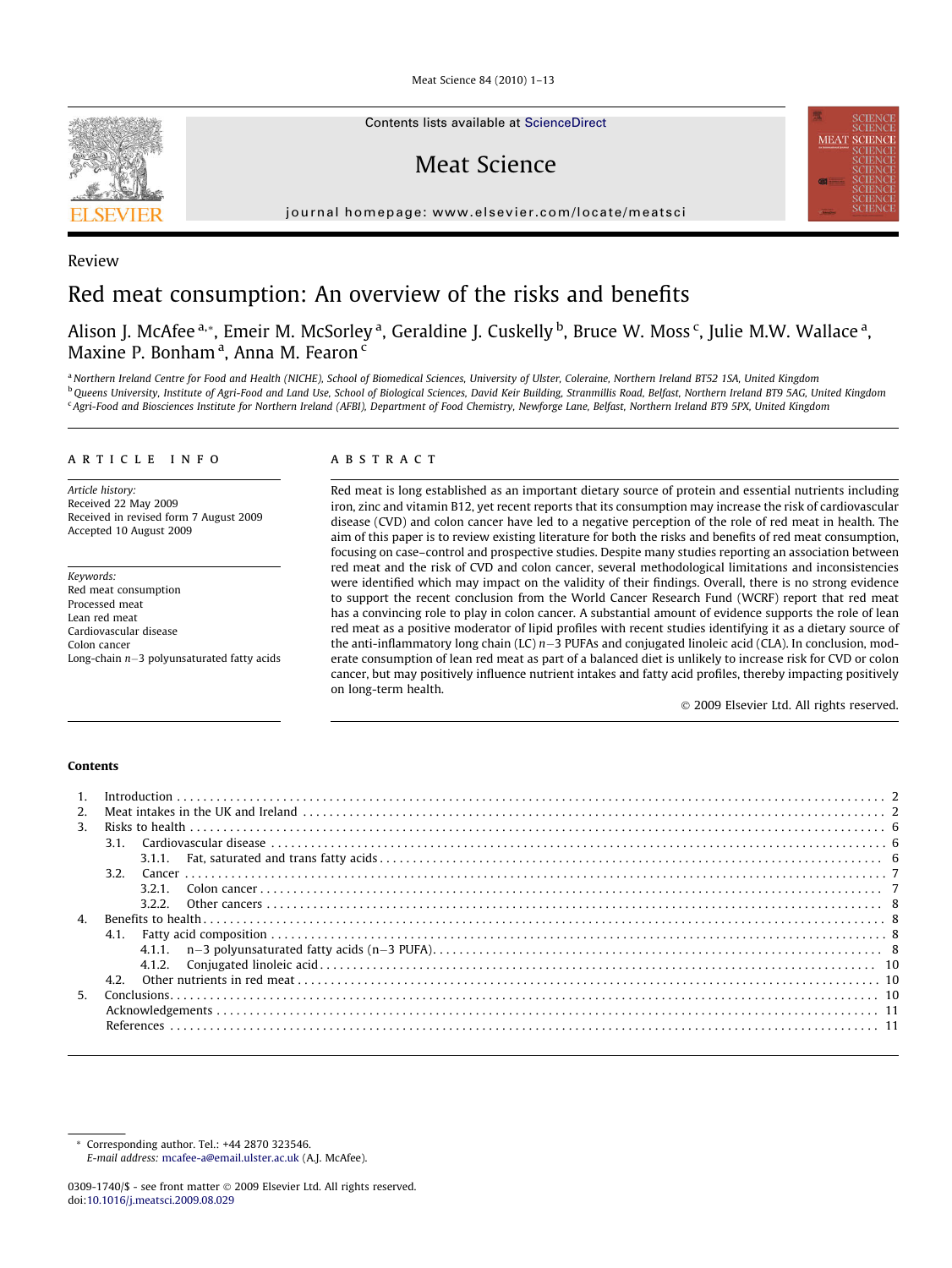## 1. Introduction

Red meat forms part of the habitual balanced diet for many adults living in the UK and Ireland [\(Cosgrove, Flynn, & Kiely,](#page-10-0) [2004; Henderson & Gregory, 2002\)](#page-10-0). It is recognised that over many years of evolution, humans have adapted to consuming large quantities of lean red meat ([Mann, 2000\)](#page-11-0). Recently, a number of epidemiological studies have associated red and processed meat consumption with the development of two of the major chronic diseases in the Western world; CVD and colon cancer ([Cross](#page-10-0) [et al., 2007; Giovannucci et al., 1994; Kelemen, Kushi, Jacobs, &](#page-10-0) [Cerhan, 2005; Kontogianni, Panagiotakos, Pitsavos, Chrysohoou, &](#page-10-0) [Stefanadis, 2008\)](#page-10-0). Constituents of red meat that have been proposed to be responsible for these associations include the fat content, fatty acid composition and the possible formation of carcinogenic compounds, such as heterocyclic amines (HCAs), by cooking meat at high temperatures ([Bingham, Hughes, & Cross,](#page-10-0) [2002\)](#page-10-0). Although there are many studies documenting these associations, results are not always consistent and there are several methodological issues which could limit their findings. In the same way as the risks to health of red meat consumption must be evaluated, there are many health benefits which are equally as important in establishing public health messages in relation to red meat consumption. This review will examine current literature on both the risks and benefits associated with red meat consumption, with a particular focus given to the fatty acid composition of red meat as it plays a role in both arguments for risks and benefits.

## 2. Meat intakes in the UK and Ireland

Meat continues to be an important food group in the diet for many consumers, particularly in the developed world [\(Delgado,](#page-10-0) [2003; Rosegrant, Leach, & Gerpacio, 1999; Speedy, 2003\)](#page-10-0). Many factors such as wealth, volume of livestock production and socioeconomic status of consumers could explain the higher consumption pattern of meat by Western populations [\(Mann, 2000; Speedy,](#page-11-0) [2003\)](#page-11-0). Other factors influencing meat consumption include sex, age, religion, body mass index (BMI) and total energy intake, as reported by the European Prospective Investigation into Cancer and Nutrition (EPIC) cohort ([Linseisen et al., 2002](#page-11-0)).

In the UK and Ireland, men and women's average daily intakes of total meat are 108 g and 72 g and 168 g and 107 g, respectively ([Linseisen et al., 2002; Cosgrove, Flynn, & Kiely, 2005\)](#page-11-0). Total meat can be broken down into red meat (including beef, lamb, veal and pork), white meat (including chicken, game and turkey) and processed meat (including cured and smoked meats; ham, bacon, sau-

#### Table 1

Mean daily intakes of total, red and processed meat (g/d) by men and women as measured in several European countries.

| Country                  | Total meat <sup>a</sup> |       | Red meat <sup>b</sup> |       | Processed meat <sup>c</sup> |       |  |
|--------------------------|-------------------------|-------|-----------------------|-------|-----------------------------|-------|--|
|                          | Men                     | Women |                       | Women | Men                         | Women |  |
| UK <sup>d</sup>          | 108.1                   | 72.3  | 40                    | 24.6  | 38.4                        | 22.3  |  |
| Ireland <sup>e</sup>     | 167.9                   | 106.6 | 63.9                  | 37.5  | 30.9                        | 19.9  |  |
| Greece <sup>d</sup>      | 78.8                    | 47.1  | 45.3                  | 25.5  | 10                          | 5.8   |  |
| Spain <sup>d</sup>       | 170.4                   | 99.2  | 74                    | 37.8  | 52.8                        | 29.6  |  |
| Germany <sup>d</sup>     | 154.6                   | 84.3  | 52.2                  | 28.6  | 83.2                        | 40.9  |  |
| Italy <sup>d</sup>       | 140.1                   | 86.1  | 57.8                  | 40.8  | 33.5                        | 19.6  |  |
| Denmark <sup>d</sup>     | 141.1                   | 88.3  | 69.6                  | 44.1  | 51.9                        | 25.3  |  |
| Netherlands <sup>d</sup> | 155.6                   | 92.7  | 63.8                  | 41.1  | 72.4                        | 37.9  |  |

<sup>a</sup> Total meat: pork, beef, veal, lamb/mutton, poultry, game, rabbit, horse, goat, offal and processed meat.

<sup>b</sup> Red meat: beef, veal, pork and lamb/mutton.

<sup>c</sup> Processed meat: ham, bacon, processed meat cuts, minced meat and sausages.

<sup>d</sup> Source: [Linseisen et al. \(2002\)](#page-11-0).

<sup>e</sup> Source: [Cosgrove et al. \(2005\).](#page-10-0)

sages, hamburgers, salami and tinned meat) ([Linseisen et al., 2002\)](#page-11-0). For the purpose of this paper, the mention of red meat from here on will refer only to red meat which is unprocessed. Data from the North South Ireland Food Consumption Survey (NSIFCS) show that red meat is consumed by 88% of the Irish population, who have slightly higher intakes of beef (39.1 g/d) than of lamb (22.8 g/d) ([Cosgrove et al., 2004\)](#page-10-0). According to this survey, men tend to eat more beef  $(46.8 \text{ g/d vs. } 30.5 \text{ g/d})$  and lamb  $(28.1 \text{ g/d})$ vs.  $16.9 \text{ g/d}$ ) than women. This is a trend also observed within many European countries as measured by the EPIC study and within Australia, as measured by the Australian National Dietary Survey, which found adult men to consume 88 g/d red meat compared to 45 g/d by women ([Baghurst, 1999\)](#page-10-0). Table 1 shows mean daily intakes of total, red and processed meats among consumers of Ireland, the UK and several European countries as measured by NSIFCS and EPIC, respectively. The EPIC study presents total, red and processed meat consumption data for 10 European countries which, owing to its standard method of dietary assessment by the 24 h recall, makes it a useful dataset for comparing intakes by country [\(Riboli et al., 2002](#page-11-0)). It can be seen that the UK has the lowest mean daily intake of red meat compared to other European countries, which is of interest considering that Mediterranean countries have long been recognised for their lower incidence of colon cancer and CVD than northern countries [\(Helsing, 1995\)](#page-11-0). Consumers in Ireland have greater daily intakes of red meat than the UK, which are still lower than of Denmark and Spain.

Earlier UK guidelines set by the Committee on Medical Aspects of Food Policy (COMA) recommended that intakes of red and processed meat should not rise and that individuals with higher intakes  $(140 \text{ g/d})$  ought to consider a reduction ([DoH, 1991](#page-10-0)). The World Cancer Research Fund (WCRF) 1997 report recommended that red meat intakes should be no more than 80 g/d, of which very little should be processed ([WCRF, 1997\)](#page-12-0). After 10 years however, the most recent report lowered this limit to 71 g/d or 500 g red meat per week and further emphasised that intakes of processed meat should be avoided completely [\(WCRF, 2007](#page-12-0)).

There is difficulty in accurately measuring meat intakes, since in the modern world meat is typically consumed as part of a composite meal, containing various non-meat components such as vegetables, pasta, legumes or potatoes [\(Cosgrove et al., 2004\)](#page-10-0). Recently, it was found that earlier assessment of total meat intakes failed to account for the weight of non-meat components of meat dishes and products resulting in a 43% overestimation of total meat intakes by the NSIFCS and a 32% overestimation by the National Survey of Health and Development (NSHD) [\(Cosgrove et al., 2004;](#page-10-0) [Prynne, Wagemakers, Stephen, & Wadsworth, 2009\)](#page-10-0). Furthermore, the National Food Survey (NFS) will also have over estimated total meat intakes, owing to an assessment of meat that is purchased and not consumed ([DEFRA, 2005\)](#page-10-0). Disaggregating composite meat containing meals showed that a large majority of the Irish (88%) and UK (80–90%) meat-eating population consume less than 71 g/d red meat, which could suggest that there are fewer people at risk from poor health associated with over consumption than previously recognised by the WCRF [\(Cosgrove et al., 2004; Hender](#page-10-0)[son & Gregory, 2002\)](#page-10-0).

Moreover, a trend for declining intakes of red meat in the UK over the last 20 years has been reported ([Robinson, 2002\)](#page-11-0). Public opinion of the potential adverse effects of red meat on the risk of CVD and colon cancer, together with public concerns over beef safety stemming from the bovine spongiform encephalopathy (BSE) outbreak might have resulted in a lack of consumer trust in red meat ([Verbeke, Frewer, Scholderer, & De Brabander, 2007\)](#page-12-0). Interestingly, since meat intakes have been declining, the incidence of colon cancer in the UK has been increasing significantly, contradicting major reports that red meat consumption is a significant cause of colon cancer ([Hill, 2002\)](#page-11-0).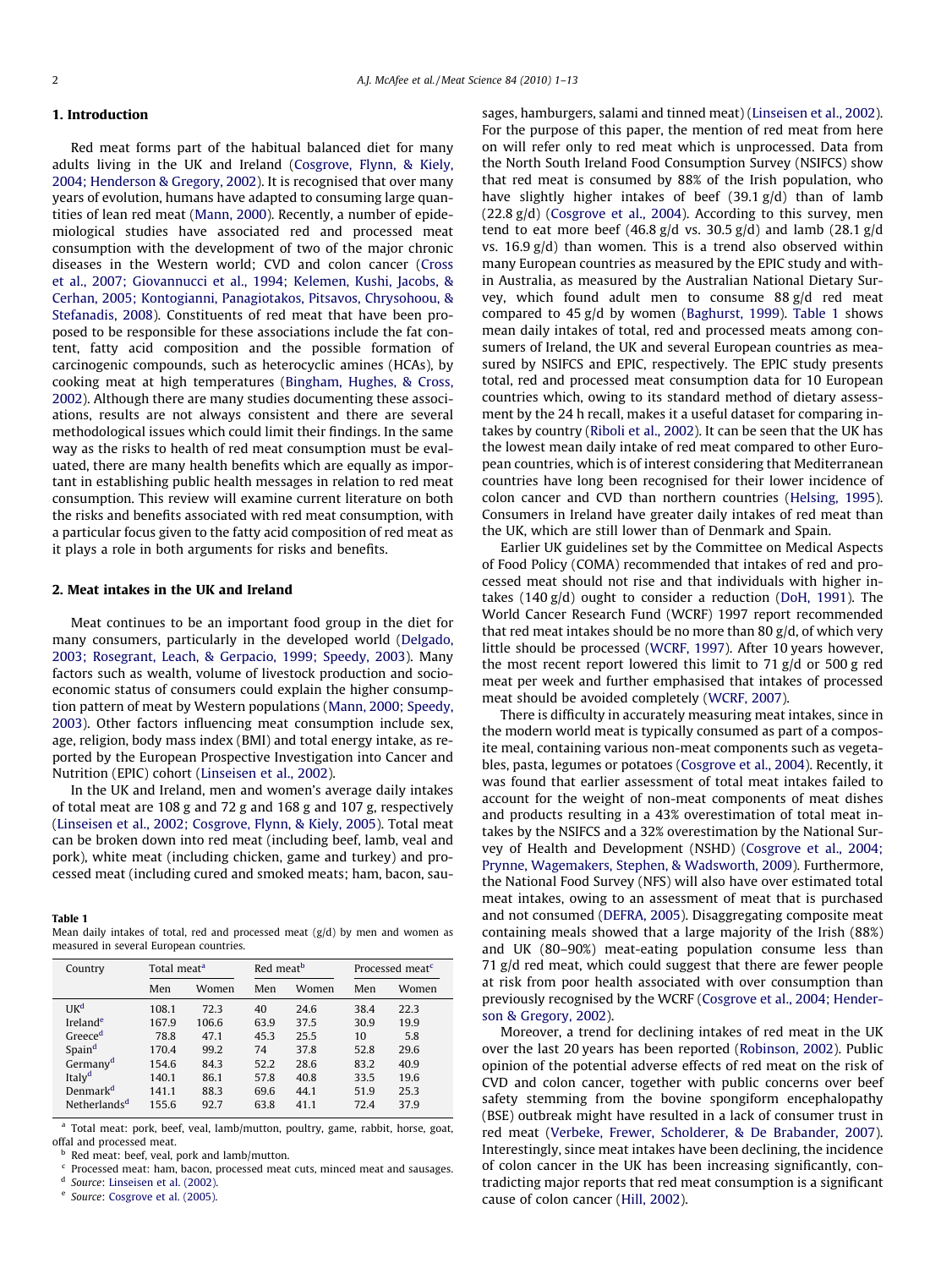#### <span id="page-2-0"></span>Table 2

Summary of prospective, cohort and case–control studies investigating the associations between meat (red & processed) and risk of CVD and colon cancer.

| Author (year)                                                 | Study, country                                                                                         | Subjects $(n)$    | Sex (age<br>range) | Type of meat<br>studied                                          | Cases vs.<br>non-cases<br>(n)     | Significance<br>(high vs. low<br>quintiles) | Outcome<br>examined                     | Relative risk/<br>hazard/odds<br>ratios (C.I.) | Variables controlled for                                                                                                                     | Potential limitations of<br>study                                                                                                                                             |
|---------------------------------------------------------------|--------------------------------------------------------------------------------------------------------|-------------------|--------------------|------------------------------------------------------------------|-----------------------------------|---------------------------------------------|-----------------------------------------|------------------------------------------------|----------------------------------------------------------------------------------------------------------------------------------------------|-------------------------------------------------------------------------------------------------------------------------------------------------------------------------------|
| Cardiovascular disease, non-significant findings for red meat |                                                                                                        |                   |                    |                                                                  |                                   |                                             |                                         |                                                |                                                                                                                                              |                                                                                                                                                                               |
| Hu et al. (1999a)                                             | Nurses Health Study<br>(NHS), prospective<br>study, USA                                                | 121,700           | $f(30-55)$         | Red meat                                                         | $\sim$                            | <b>NS</b>                                   | CHD risk                                | $1.09(0.91-1.3)$                               | Age, BMI, SM, menopausal<br>status, FH, vitamin E use, AL,<br>aspirin, vigorous PA                                                           | Red and processed meats<br>grouped together                                                                                                                                   |
| Key et al. (1998)                                             | Five prospective<br>studies from USA, UK,<br>Germany                                                   | 76,172            |                    | m & f (16-89) Non-vegetarians 625 vs. 1530 NS<br>vs. vegetarians |                                   |                                             | Ischaemic<br>heart disease<br>mortality | $0.76(0.62 - 0.94)$                            | BMI, AL, education, PA, SM                                                                                                                   | Not possible to analyse<br>food/nutrient consumption<br>between studies, so findings<br>cannot be related to any<br>particular food group                                     |
|                                                               | Cardiovascular disease, significant findings for red meat                                              |                   |                    |                                                                  |                                   |                                             |                                         |                                                |                                                                                                                                              |                                                                                                                                                                               |
| Azadbakht and<br>Esmaillzadeh<br>(2008)                       | Cross-sectional study, 482<br>Iran                                                                     |                   | $f(40-60)$         | Red meat                                                         | 39 vs. 22                         | Sig                                         | Metabolic<br>syndrome<br>risk           | $2.15(1.18-4.01)$                              | Age, PA, EI, HRT,<br>menopausal status, FH,<br>intakes of fibre, F&V, white<br>meats, fish, dairy, vegetable<br>oils, whole & refined grains | Red and processed meats<br>grouped together; potential<br>bias with dietary recall                                                                                            |
| (2008)                                                        | Kontogianni et al. CARDIO2000 case-<br>control study, Greece                                           | 848 <sup>a</sup>  | m & f              | Red meat                                                         | $\sim$                            | Sig                                         | Acute<br>coronary<br>syndrome<br>risk   | 4.79 ( $\sim$ )                                | BMI, SM, PA, education, FH,<br>medication                                                                                                    | Case-control study prone to<br>misreporting of dietary<br>data; no definition of red<br>meat                                                                                  |
| Heidemann et al.<br>(2008)                                    | NHS, USA                                                                                               | 121,700           | $f(34-59)$         | Western dietary 254 vs. 208<br>pattern                           |                                   | Sig                                         | <b>CVD</b><br>mortality                 | $1.22(1.01-1.48)$                              | Age, BMI, PA, EI, SM, HRT,<br>history of hypertension,<br>supplement use                                                                     | Finding is for dietary<br>pattern only, does not<br>isolate red meat                                                                                                          |
| Keleman et al.<br>(2005)                                      | Iowa Women's Health<br>Study, cohort study,<br><b>USA</b>                                              | 29.017            | f                  | Red meat                                                         | 739                               | Sig                                         | CHD<br>mortality                        | $1.44(1.06-1.94)$                              | Age, EI, PA, BMI, HRT use,<br>supplement use, education,<br><b>FH</b>                                                                        | Red and processed meats<br>grouped together; potential<br>error in dietary assessment                                                                                         |
| Steffen et al.<br>(2005)                                      | Coronary Artery Risk<br>Development in Young<br>Adults (CARDIA) Study,<br>prospective study, USA       | 5115              | m & $f(18-30)$     | Red & processed 246 vs. 139 Sig<br>meat                          |                                   |                                             | Elevated<br>blood<br>pressure           | $1.39(1.05-1.82)$                              | Age, sex, race, EI, education,<br>PA, AL, SM, supplement use                                                                                 | Red & processed meat<br>grouped together; dietary<br>data collected only twice<br>over 15 y                                                                                   |
| Fraser (1999)                                                 | California Seventh day 34,192<br>Adventists study, USA                                                 |                   | m & $f(>25)$       | Beef                                                             | $\sim$                            | Sig                                         | Ischaemic<br>heart disease<br>risk      | $2.31(1.11 - 4.28)$                            | Age, sex                                                                                                                                     | Significant finding for men<br>only                                                                                                                                           |
|                                                               | Colon cancer, non-significant findings for red meat                                                    |                   |                    |                                                                  |                                   |                                             |                                         |                                                |                                                                                                                                              |                                                                                                                                                                               |
| Kimura et al.<br>(2007)                                       | Fukoka Colorectal<br>Cancer case-control                                                               | 782 <sup>a</sup>  | m & f (20-74) Red  | Processed                                                        | 166 vs. 154<br>170 vs. 152 NS     | <b>NS</b>                                   | Colorectal<br>cancer risk               | $1.14(0.81 - 1.61)$<br>$1.15(0.83 - 1.6)$      | Age, sex, residential area,<br>BMI, FH, SM, AL, occupation, grouped together                                                                 | Red and processed meats                                                                                                                                                       |
|                                                               | Study, Japan                                                                                           |                   |                    |                                                                  |                                   |                                             |                                         |                                                | PA, intake of calcium & fibre                                                                                                                |                                                                                                                                                                               |
| Shin et al. (2007)                                            | Tennessee Colorectal<br>Polyp case-control<br>Study                                                    | 1028 <sup>a</sup> | m & f (40-75) Red  | Processed                                                        | 159 vs. 129<br>167 vs. 139 NS     | <b>NS</b>                                   | &<br>hyperplastic<br>polyp risk         | Adenomatous 1.5 (0.9-2.6)<br>$1.1(0.7-0.8)$    | Age, sex, cancer subsites,<br>education, SM, AL, BMI, PA,<br>EI, NSAID use                                                                   | Red and processed meats<br>grouped together                                                                                                                                   |
| Norat et al. (2005)                                           | European Prospective<br>Investigation into<br>Cancer and Nutrition<br>(EPIC), 10 European<br>countries | 478,040           | $m \& f(35-70)$    | Red<br>Processed                                                 | 250 vs. 132 NS<br>232 vs. 121 Sig |                                             | Colorectal<br>cancer risk               | $1.49(0.91 - 2.43)$<br>$1.70(1.05 - 2.76)$     | Sex, age, Ht, Wt, EI, SM, AL,<br>fibre, fat intake, PA, country                                                                              | Age ranges differ by<br>country, potential error<br>associated with meat intake<br>measurement & calibration<br>method                                                        |
| Robertson et al.<br>(2005)                                    | The Antioxidant & the 1794<br>Calcium Polyp<br>Prevention clinical<br>trials, USA                      |                   | m & $f(< 80)$      | Red<br>Processed                                                 | 373 vs. 133<br>363 vs. 146 NS     | <b>NS</b>                                   | Adenoma<br>recurrence<br>risk           | $0.97(0.78 - 1.21)$<br>$1.15(0.92 - 1.43)$     | Age, sex, clinical centre,<br>treatment category, study &<br>duration of observational<br>period                                             | Did not control for all<br>variables in results<br>presented; 4 years could be<br>considered as too short a<br>follow-up period; no<br>definition of red or<br>processed meat |

AJ. McAfee et al/Meat Science 84 (2010) 1-13 A.J. McAfee et al. / Meat Science 84 (2010) 1–13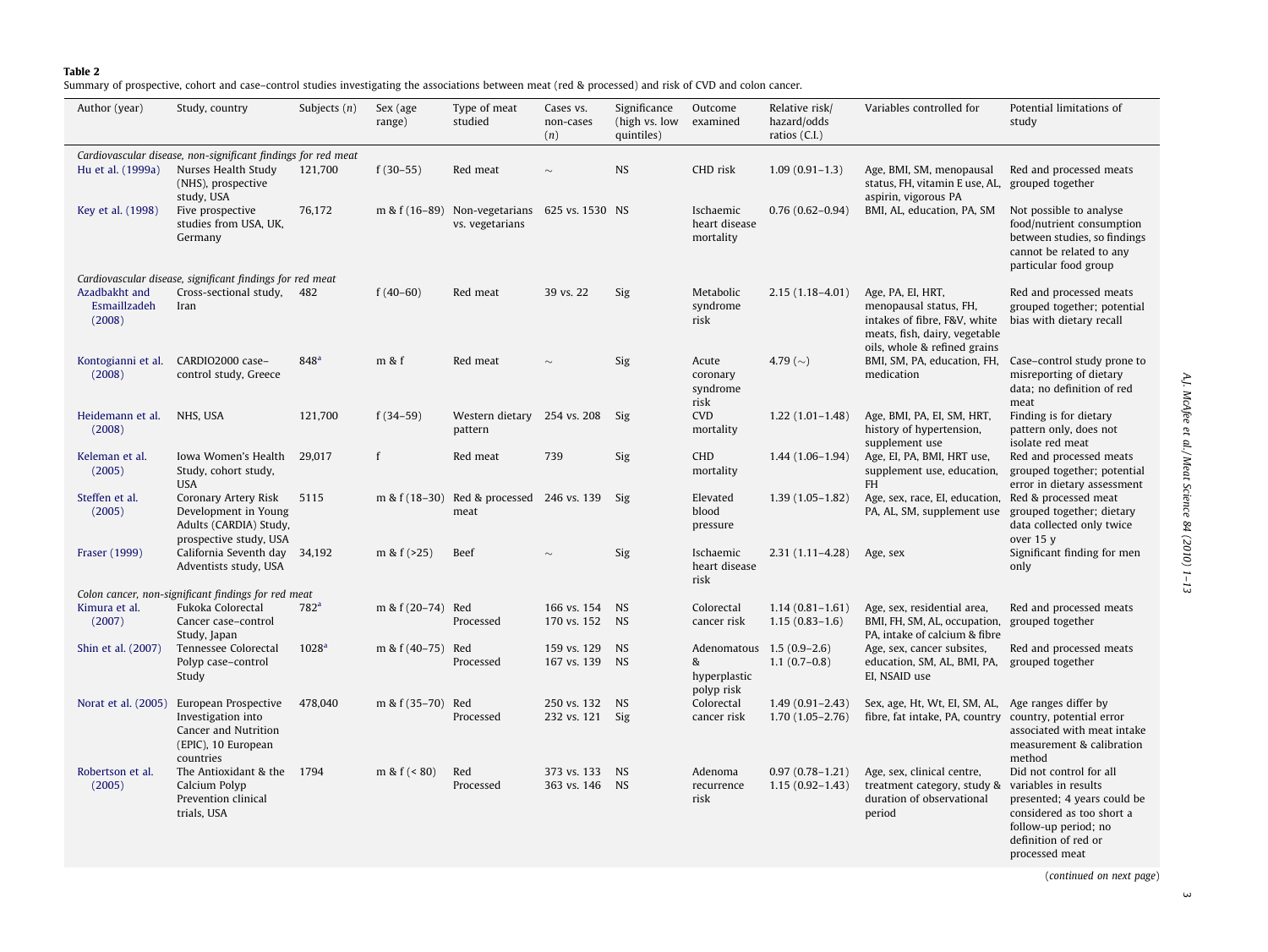| Author (year)                     | Study, country                                                                                               | Subjects $(n)$    | Sex (age<br>range) | Type of meat<br>studied     | Cases vs.<br>non-cases<br>(n) | Significance<br>(high vs. low<br>quintiles) | Outcome<br>examined       | Relative risk/<br>hazard/odds<br>ratios $(C.I.)$ | Variables controlled for                                                                                           | Potential limitations of<br>study                                                                                                                                                                                                                                            |
|-----------------------------------|--------------------------------------------------------------------------------------------------------------|-------------------|--------------------|-----------------------------|-------------------------------|---------------------------------------------|---------------------------|--------------------------------------------------|--------------------------------------------------------------------------------------------------------------------|------------------------------------------------------------------------------------------------------------------------------------------------------------------------------------------------------------------------------------------------------------------------------|
| Sinha et al. (2005)               | Prostate, Lung,<br>Colorectal and Ovarian<br>(PLCO) Cancer<br>screening trial case-<br>control study, USA    | 3696 <sup>a</sup> | $m & f(55-74)$     | Red<br>Processed            | $\sim$                        | NS NS                                       | Colorectal<br>cancer risk | $1.07(0.92 - 1.24)$<br>$1.04(0.9 - 1.19)$        | Age, sex, screening centre,<br>EI, ethnicity, education, SM,<br>AL, aspirin, PA, BMI, fibre,<br>calcium and folate | Large imbalance in No. of<br>controls (34,817) and cases<br>$(3,696)$ ; large number of<br>multiple comparisons may<br>affect the reported findings                                                                                                                          |
| Chao et al. (2005)                | Cancer Prevention II<br>Nutrition cohort, USA                                                                | 148,610           | m & f (50-74) Red  | Processed                   | 210 vs. 164<br>26 vs. 153     | <b>NS</b><br><b>NS</b>                      | Colon cancer<br>risk      | $1.15(0.9-1.46)$<br>$1.13(0.91 - 1.41)$          | Age, sex, EI, SM, PA,<br>education, BMI, HRT, AL, F&<br>V, fibre, supplements                                      | Red and processed meats<br>grouped together; short-<br>term meat consumption a<br>crude measure of cancer<br>risk; potential error<br>associated with FFO and<br>measurement of long-term<br>intakes owing to major<br>differences in<br>questionnaires at two<br>timepoints |
| English et al.<br>(2004)          | Melbourne<br>Collaborative Cohort<br>Study, Australia                                                        | 37,112            | $m(27-75)$         | Red<br>Processed            | Unknown                       | <b>NS</b><br>Sig                            | Colorectal<br>cancer risk | $1.4(1.0-1.9)$<br>$1.5(1.1-2.0)$                 | Sex, country of birth, EI,<br>intake of fat & cereal<br>products                                                   | Did not control for all<br>variables in analysis,<br>including BMI or alcohol<br>consumption                                                                                                                                                                                 |
| Wei et al. (2004)                 | NHS & Health<br>Professionals follow-up<br>study (HPFS),<br>prospective cohort<br>studies, USA               | 134,365           | m & f (30-75) Red  | Processed                   | 155 vs. 31<br>81 vs. 15       | <b>NS</b><br>Sig                            | Colon cancer<br>risk      | $1.43(1.00-2.05)$<br>$1.33(1.04-1.7)$            | Age, sex, Ht, BMI, PA, FH, AL,<br>calcium, folate, SM, history<br>of endoscopy, total meat<br>intake               | Used baseline dietary data<br>collected at one timepoint<br>that was previously<br>associated with colon<br>cancer; potential error<br>associated with pooling<br>results of several studies                                                                                 |
| Flood et al. (2003)               | <b>Breast Cancer</b><br>Detection and<br><b>Demonstration Project</b><br>(BCDDP) cohort study,<br><b>USA</b> | 45,496            | $f(35-80)$         | Red<br>Processed            | $\sim$                        | <b>NS</b><br><b>NS</b>                      | Colorectal<br>cancer risk | $1.04(0.77 - 1.41)$<br>$0.97(0.73 - 1.28)$       | EI, total meat intake                                                                                              | Did not control for other<br>covariates in analysis; red<br>and processed meats<br>grouped together                                                                                                                                                                          |
| Cross et al. (2007) NIH-AARP, USA | Colon cancer, significant findings for red meat                                                              | 567,169           |                    | m & f (50-71) Red Processed | 935 vs. 255<br>932 vs. 251    | Sig<br>Sig                                  | Colorectal<br>cancer risk | $1.24(1.12-1.36)$<br>$1.2(1.09-1.32)$            | Age, sex, education, marital<br>status, FH, race, BMI, SM,<br>PA, EI, AL, F& V                                     | Red and processed meats<br>were grouped together                                                                                                                                                                                                                             |

4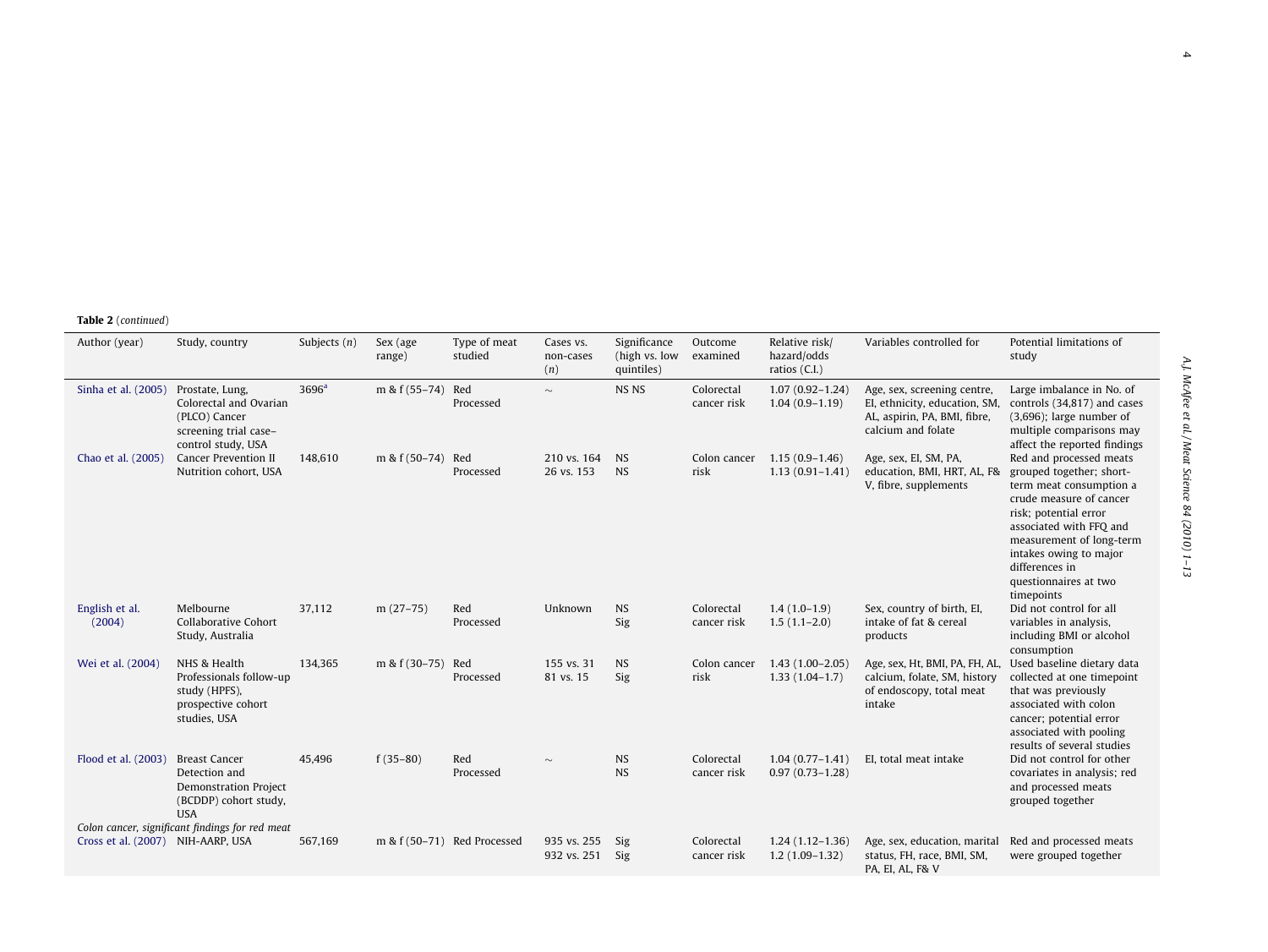<span id="page-4-0"></span>

| Larsson et al.<br>(2005)     | Swedish<br>Mammography Cohort<br>prospective study,<br>Sweden | 66,651           | $f(40-75)$        | Red<br>Processed                        | $\sim$ | Sig<br><b>NS</b>            | Distal colon<br>cancer risk | $1.32(1.03 - 1.68)$<br>$1.07(0.85 - 1.33)$ | Age, BMI, education, EI, AL,<br>intake of SFA, calcium.<br>folate, F& V, whole-grains                              | 13 years could be<br>considered a long follow-up<br>period between dietary<br>assessment & case<br>identification; some<br>processed meats were<br>grouped with red meats;<br>unable to control for PA                        |
|------------------------------|---------------------------------------------------------------|------------------|-------------------|-----------------------------------------|--------|-----------------------------|-----------------------------|--------------------------------------------|--------------------------------------------------------------------------------------------------------------------|-------------------------------------------------------------------------------------------------------------------------------------------------------------------------------------------------------------------------------|
| Sinha et al. (2005)          | PLCO cancer screening<br>trial case-control<br>study, USA     | $3696^{\rm a}$   | m & $f(55-74)$    | Red meat<br>cooked: medium<br>well-done |        | <b>NS</b><br>Sig            | Colorectal<br>cancer risk   | $1.12(0.99 - 1.28)$<br>$1.21(1.06-1.37)$   | Age, sex, screening centre,<br>EI, ethnicity, education, SM,<br>AL, aspirin, PA, BMI, fibre,<br>calcium and folate | Large imbalance in No. of<br>controls $(34,817)$ + cases<br>$(3696)$ ; large number of<br>multiple comparisons may<br>affect the reported findings;<br>potential error associated<br>with meat-specific<br>questionnaire used |
| Chiu et al. (2003)           | Case-control study,<br>Shangai, China                         | 931 <sup>a</sup> | m & f (30-74) Red |                                         | $\sim$ | Sig for m only Colon cancer | risk                        | $1.5(1.0-2.1)$                             | Age, BMI, EI, education,<br>income, PA                                                                             | Potential error associated<br>with dietary assessment-<br>subjects were asked to<br>recall diet up to 5 years<br>before diagnosis, using one<br>standard portion size                                                         |
| Giovannucci et al.<br>(1994) | HPFS cohort study, USA 47,949                                 |                  | $m(40-75)$        | Beef, pork or<br>lamb                   | $\sim$ | Sig                         | Colon cancer<br>risk        | $3.57(1.58 - 8.06)$                        | Age, BMI, EI, SM, AL, PA,<br>history of previous polyp,<br>FH, aspirin use, intake of<br>fibre                     | 6 years could be considered<br>a long follow-up period<br>between meat intake<br>assessment and case<br>identification; model used<br>for total red meat included<br>some processed meats                                     |

Abbreviations: NS, non-significant; Sig, significant; El, energy intake; PA, physical activity, BMI, body mass index; SM, smoking; AL, alcohol; FH, family history, NSAID, non-steroidal anti-inflammatory drug; F&V, fruit & SFA, saturated fatty acids; HRT, hormone-replacement therapy.

 $\sim$  Data not measured or reported.<br><sup>a</sup> Number of subjects in case group.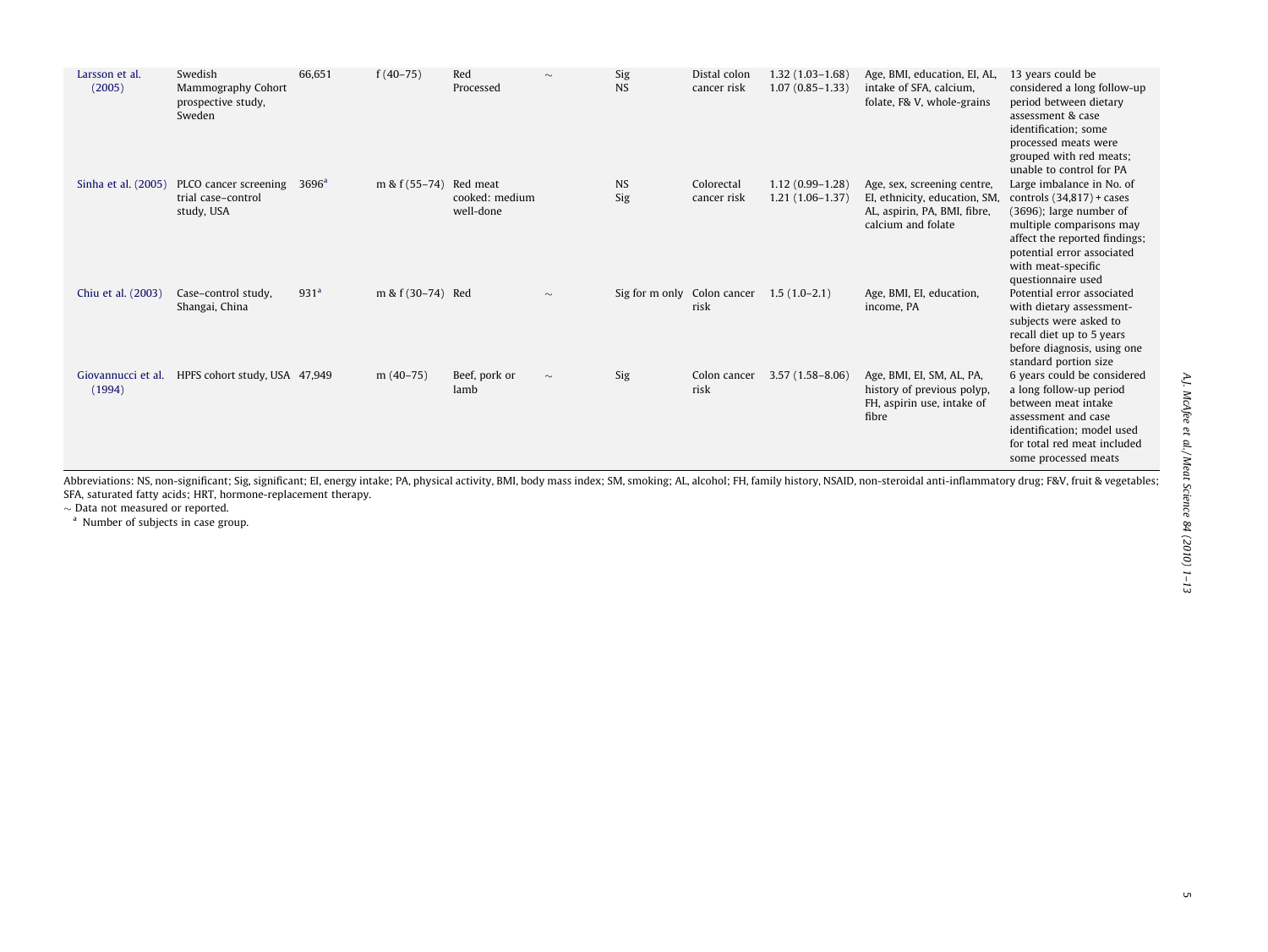## 3. Risks to health

#### 3.1. Cardiovascular disease

Diet is one of the modifiable risk factors for CVD, which includes coronary heart disease (CHD), stroke and myocardial infarction (MI) ([Williamson, Foster, Stanner, & Buttriss, 2005\)](#page-12-0). Red meat has been associated with an increased risk of CVD by several studies ([Fraser, 1999; Kelemen et al., 2005; Kontogianni, Panagiotakos,](#page-10-0) [Pitsavos, Chrysohoou, & Stefanadis, 2008\)](#page-10-0) [Table 2](#page-2-0) shows the results of some of these studies as well as their potential methodological limitations. Generally there has been no consistent use of any type of study design in the investigation of the relationship between meat consumption and CVD risk. Studies to date have used case– control, cross-sectional and cohort studies and the outcomes examined are not consistent, making it difficult to compare their findings. In one instance, [Hu et al. \(1999a\)](#page-11-0) found a significant positive association between servings of red meat and the risk of CHD when age was adjusted for, but this effect became non-significant after controlling for age, BMI, smoking, alcohol, physical activity, energy intake and family history of CHD in the multivariate analysis (RR 1.09, (C.I. 0.9-1.3),  $p = 0.35$ ). Another study reported a significant association with beef consumption  $\geq 3$ servings/wk) and the risk of fatal CHD; however this association was observed only in men [\(Fraser, 1999\)](#page-10-0). [Kelemen et al. \(2005\)](#page-11-0) found that red meat was associated with an increased risk of mortality from CHD, but their classification of red meat included some processed meats. Similar inconsistencies have been observed in other studies [\(Hu et al., 1999a; Steffen et al., 2005\)](#page-11-0), as there is no universal agreement of which meats can be classed as processed or red [\(Chao et al., 2005; WCRF, 2007](#page-10-0)).

The majority of these studies do not give absolute figures for quantities of meat associated with CVD and there is inconsistency in their use of servings or portions. It is also important to consider that most prospective studies have calculated the degree of risk by comparing the lowest to highest quintiles of meat intake, thereby excluding the majority of consumers who consume moderate amounts of meat. [Kontogianni et al. \(2008\)](#page-11-0) found that high intakes of red meat (classified as greater than eight portions per month) were associated with an increased risk of acute coronary syndrome (ACS), but that low intakes of red meat (less than four portions per month) showed no association. Moreover, their use of a standard portion size of 60 g also presents limitations considering the variability of consumer interpretation of a typical portion size.

Much evidence is based on studies that have investigated dietary patterns rather than meat consumption in relation to risk of CVD [\(Iqbal et al., 2008; Panagiotakos et al., 2005; van Dam, Griev](#page-11-0)[ink, Ocke, & Feskens, 2003; Zyriax et al., 2008\)](#page-11-0). A typical Western dietary pattern has been identified that is high in red meat and meat products, low in fruit and vegetables and coupled with a lifestyle of smoking, high alcohol intake and low levels of physical activity ([Kontogianni et al., 2008](#page-11-0)). [Heidemann et al. \(2008\)](#page-10-0), found this type of diet to be associated with a 22% greater risk of mortality from CVD than a prudent dietary pattern that is high in fruit and vegetables, legumes, poultry and whole grains. In the past, it has also been a common theme for prospective studies to compare mortality of CVD between vegetarians and non-vegetarians ([Szeto,](#page-12-0) [Kwok, & Benzie, 2004; Teixeira, Molina, Zandonade, & Mill, 2007\)](#page-12-0). One such study found a reduced CVD mortality in vegetarians (compared to omnivores) who had been vegetarian for longer than 5 years, however not in those who had been vegetarian for less than 5 years [\(Key et al., 1998](#page-11-0)). Although these studies are useful in assessing multiple risk factors, analysing dietary patterns makes it impossible to isolate the effects of red meat alone. As a consequence, it has been difficult for studies to provide a convincing mechanism for red meat in CVD. Past research has, however, predominantly assumed that the fat and fatty acid composition of red meat are responsible for its implication in CVD.

#### 3.1.1. Fat, saturated and trans fatty acids

Dietary recommendations to reduce the risk of CVD are to lower the contribution to daily energy intakes of total fat, saturated fatty acids (SFA) and trans fatty acids, in order to avoid their cholesterolraising effects [\(Gidding et al., 2005](#page-10-0)). The major SFA within beef (myristic acid C14:0, palmitic acid C16:0 and stearic acid C18:0) have each been found to be significantly associated with CHD risk in the Nurses Health Study ([Hu et al., 1999a](#page-11-0)), although others argue that a distinction should be made for stearic acid (C18:0) which has been found to have little cholesterol-raising effects in humans ([Kelly et al., 2002; Mensink, Zock, Kester, & Katan,](#page-11-0) [2003\)](#page-11-0). High consumers of meat ( $\geq$ 285 g/d) have been found to possess both higher intakes of cholesterol and higher plasma concentrations of total cholesterol and low-density lipoprotein (LDL) cholesterol and triglycerides (TG) than vegetarians, vegans or moderate and low consumers of meat ([Li et al., 1999\)](#page-11-0). However, no distinction was made with unprocessed red meat in this study and it must be noted that the daily amount consumed by this group of 285 g is exceptionally high. When investigating the contribution of fat intake from meat consumption, it is important to consider the overall fatty acid composition of the diet, rather than studying the fat content of meat alone. With consumption of a low-fat diet, the addition of up to 180 g/d lean beef did not negate the total and LDL cholesterol lowering effects of the diet in hypercholesteroleamic subjects [\(Beauchesne-Rondeau, Gascon, Bergeron, & Jacques,](#page-10-0) [2003; Watts et al., 1988; Wolmarans et al., 1999\)](#page-10-0). In a cross-sectional study, [Wagemakers, Prynne, Stephen and Wadsworth](#page-12-0) [\(2009\)](#page-12-0) also observed no relationship between moderate red meat consumption (18–61 g/d) and blood concentrations of cholesterol. Moderate red meat consumption  $(24-72 g/d)$  in men and women has been found to contribute to 14.4% and 14.3% of total SFA intakes among Irish consumers respectively, but interestingly, this figure did not differ significantly from SFA intakes in non-consumers of red meat [\(Cosgrove et al., 2005](#page-10-0)).

Red meat produced today is leaner and lower in fat content than that produced ten years ago ([Higgs, 2000\)](#page-11-0). This is thought to be owing to a combined effect of changes in animal production, diets and butchery techniques ([Williamson et al., 2005\)](#page-12-0). Recently, lean red meat has been described as low in both SFA and total fat [\(Li,](#page-11-0) [Siriamornpun, Wahlqvist, Mann, & Sinclair, 2005; Williams,](#page-11-0) [2007\)](#page-11-0). When trimmed of excess fat, commonly consumed cuts of beef and lamb were found to contain less than 5% total fat content ([Enser et al., 1998](#page-10-0)). For beef, the total fat content is equal to or lower than the SFA content of some white meats [\(Chan, Brown,](#page-10-0) [Church, & Buss, 1996](#page-10-0)). Several studies have found no benefits of consuming poultry and fish instead of lean red meat in relation to effects on blood lipoprotein concentrations [\(Beauchesne-Ron](#page-10-0)[deau et al., 2003; Watts et al., 1988; Wolmarans et al., 1999](#page-10-0)). When lean red meat consumption has been investigated in human intervention studies, all have failed to show any negative effects on blood concentrations of cholesterol, thrombotic factors, markers of oxidative stress or blood pressure in both healthy and hypertensive subjects [\(Hodgson, Burke, Beilin, & Puddey, 2006; Hodgson,](#page-11-0) [Wards, Burke, Beilin, & Puddey, 2007; Li et al., 1999; O'Dea, Trai](#page-11-0)[anedes, Chisholm, Leyden, & Sinclair, 1990\)](#page-11-0).

Trans unsaturated fatty acids have been deemed particularly potent in their ability to increase blood concentrations of cholesterol; knowledge which has led to recommendations advising their full or partial removal from the manufacturing process of food products involving hydrogenation of vegetable oils [\(Hulshof](#page-11-0) [et al., 1999; USFDA, 2003; World Health Organisation., 1990](#page-11-0)). Trans unsaturated fatty acid isomers are often grouped together, with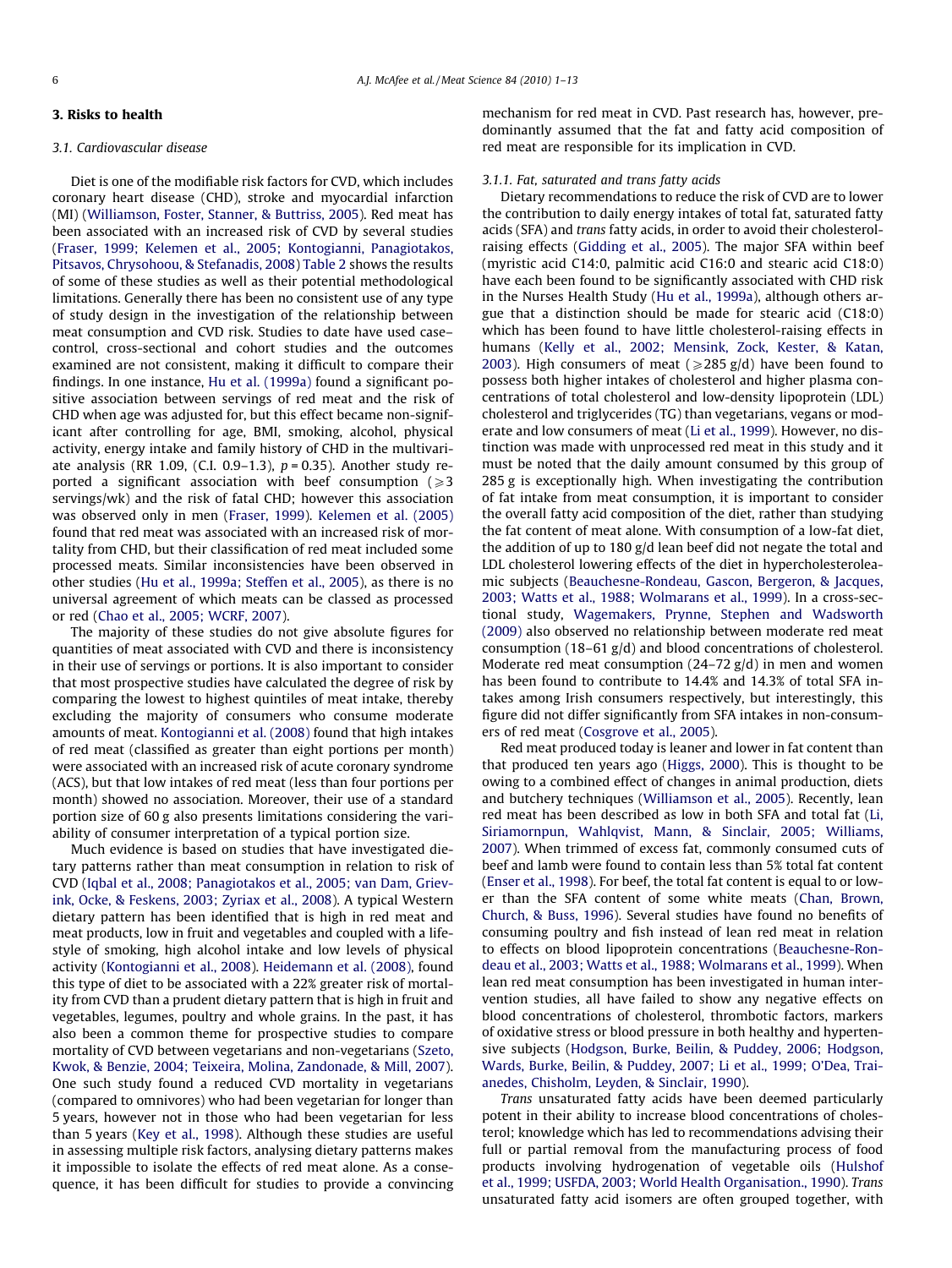man-made trans fats not being distinguished from those found naturally within milk and meat from ruminants ([Palmquist, Lock,](#page-11-0) [Shingfield, & Bauman, 2005\)](#page-11-0). Intakes of elaidic acid (C18:1 trans-9), the major industrially produced trans fat, can negatively affect cholesterol metabolism in humans ([Sundram, Ismail, Hayes, Jeya](#page-12-0)[malar, & Pathmanathan, 1997](#page-12-0)). In contrast, there is emerging evidence that trans-vaccenic acid (TVA, C18:1 trans-11), the major trans fatty acid found within red meat, has no effect on either total cholesterol or LDL cholesterol concentrations [\(Chardigny et al.,](#page-10-0) [2008](#page-10-0)). TVA is also an intermediate in the production of the conjugated linoleic acid (CLA) isomer cis-9, trans-11, which may have potential health benefits ([Palmquist et al., 2005\)](#page-11-0). Therefore, the trans fatty acid content of red meat is unlikely to be a contributing factor to risk of CVD. Furthermore, minor concentrations of total trans fatty acids consumed from European diets are not thought to be a cause for concern ([Hulshof et al., 1999](#page-11-0)).

In conclusion several studies have hypothesised that the fat content of red meat might be a risk factor for CVD, however there is a lack of evidence to suggest that consuming lean red meat trimmed of excess fat, which is lower in both total fat and SFA, can increase risk of CVD [\(Li et al., 2005](#page-11-0)). There is a need for future studies to investigate lean red meat in relation to risk of CVD, to avoid making the assumption that all red meats have an equal fat content.

## 3.2. Cancer

## 3.2.1. Colon cancer

Meat intake has been significantly associated with an increased risk of colon cancer by several epidemiological studies [\(Cross et al.,](#page-10-0) [2007; Giovannucci et al., 1994; Wei et al., 2004](#page-10-0)). Recently, the WCRF report summarised extensive evidence in this field and concluded that research supporting the association between red and processed meat intake and colon cancer risk was convincing ([WCRF, 2007](#page-12-0)). This came a decade after the previous report stated the evidence for red meat was probable and possible for processed meat [\(WCRF, 1997](#page-12-0)). However, [Table 2](#page-2-0) shows that some studies in this area have reported findings which are not consistently significant. Indeed, some studies have shown no associations between red meat intake and the incidence of colon cancer [\(Goldbohm](#page-10-0) [et al., 1994; Robertson et al., 2005](#page-10-0)). [Hill \(2002\)](#page-11-0) proposed that several additional studies showing no relationship between red meat intake and cancer risk were omitted from the [WCRF, 1997](#page-12-0) report. Prospective studies carried out over a long time period are the most commonly cited study design in reports of the investigation of colon cancer risk, which are generally accepted as being more robust in their design. However, it is worth noting that [Truswell](#page-12-0) [\(2002\)](#page-12-0) reviewed 30 case–control studies and 20 of these found no significant association between red meat and colorectal cancer.

It is difficult to compare results across studies owing to the many differences in study design which exist; from differences in sample size or method of dietary assessment, to variation of the endpoint measurement; whether it is cancer incidence, or occurrence of adenoma [\(Robertson et al., 2005\)](#page-11-0). Several studies have grouped colon and rectum cancers together as colorectal cancer when investigating risk in relation to meat intake ([Cross et al.,](#page-10-0) [2007; Kimura et al., 2007; Norat et al., 2005\)](#page-10-0). It could be argued that these cancers differ in aetiology and as such, should be investigated separately. [Larsson, Rafter, Holmberg, Bergkvist, and Wolk](#page-11-0) [\(2005\)](#page-11-0) reported an elevated risk of colorectal cancer with high red meat intakes, but in a separate analysis of individual sites, this risk was significant at the distal colon only. In another study where colorectal cancer sub sites were distinguished, there was a non-significant association at both the colon and rectum with high red meat intakes ([English et al., 2004](#page-10-0)). Probably the greatest limitations of these studies are the discrepancies in how they define red and processed meat [\(Flood et al., 2003; Goldbohm et al.,](#page-10-0) [1994\)](#page-10-0). The reported association between processed meat consumption and colon cancer risk is known to be stronger than for unprocessed red meat ([Norat et al., 2005\)](#page-11-0). However, studies have consistently failed to analyse these meats separately. [Larsson](#page-11-0) [et al. \(2005\),](#page-11-0) found a significantly elevated risk of colorectal cancer with red meat consumption, when bacon, hot-dogs, luncheon meat and ham were grouped as both red and processed meats. [Kimura](#page-11-0) [et al. \(2007\)](#page-11-0) also combined red and processed meats in their analysis, making it impossible to ascertain the effect of red meat alone.

How studies actually measure meat intake also presents a potential source of error, with self-reported intakes being commonly used in case–control and cross-sectional studies [\(Williamson et al.,](#page-12-0) [2005](#page-12-0)). There is often a period of several years between dietary data collection and when the measurement of the outcome, during which time subjects' diets could have changed considerably [\(Gio](#page-10-0)[vannucci et al., 1994; Larsson et al., 2005\)](#page-10-0).

Generally, the proposed carcinogenicity of meat has been assigned to the type of meat consumed (red or processed), the method of cooking, the quantity consumed and the individual genetic risk [\(Larsson & Wolk, 2006](#page-11-0)). The most supported mechanism is that formation of mutagenic compounds, including HCAs and polycyclic aromatic hydrocarbons (PAHs), formed within meat cooked at high temperatures to a well-done state, are responsible for carcinogenesis [\(Alaejos, Gonzalez, & Afonso, 2008; Bingham et al.,](#page-10-0) [2002](#page-10-0)). However, very few studies have assessed the method of cooking when measuring meat consumption. Indeed the effects of red meat per se have not been isolated from the effects of processing or cooking temperatures. Moreover, of the few studies which have considered these factors some found an increased risk of colon cancer ([Butler et al., 2003](#page-10-0)) or adenoma recurrence [\(Marti](#page-11-0)[nez et al., 2007](#page-11-0)) with high intakes of well or very well done red meat compared to low intakes, whilst others found no increase in risk ([Shin et al., 2007; Wu et al., 2006\)](#page-12-0). It is only possible to speculate on the role of HCAs in carcinogenesis, as exact quantities within cooked red meat are likely to be very small and many interactions will exist with other dietary carcinogens and possible protective components of the diet such as fruit and vegetables and fibre. There is also evidence that there is a genetic influence on HCA metabolism, which gives some individuals a predisposed risk, before the quantity of meat consumed is considered ([Kampman](#page-11-0) [et al., 1999; Skog, 2002](#page-11-0)).

Approximately 80% of colon cancer cases are thought to be caused by modifiable diet and lifestyle factors ([Willet, 1995\)](#page-12-0). However, it is unlikely that red meat consumption is an independent risk factor for colon cancer development owing to the complex nature of this disease and the large number of interacting risk factors, including smoking and physical activity level, which will contribute to cancer aetiology even when these factors are adjusted for in the analysis [\(Williamson et al., 2005\)](#page-12-0). Put in context, it is unlikely that reducing meat consumption alone is sufficient to reduce risk, unless the complete dietary balance has been addressed. Despite a wealth of studies in this area, there is still conflicting and inconsistent evidence that red meat contributes to colon cancer risk, which contradicts the WCRF findings. In a recent letter challenging the most recent WCRF report, [Truswell \(2009\)](#page-12-0) lists several flaws of the metaanalysis within the red meat section, most specifically the decision to re label red meat as a convincing cause of colorectal cancer. Leading cancer researchers also criticised the media confusion created by the report and recommend that in future, changes be made as to how cancer risk is measured to avoid placing too much blame on any one food [\(Boyle, Boffetta, & Au](#page-10-0)[tier, 2008\)](#page-10-0). However, since there is currently a lack of evidence to show that red meat plays no role in colon cancer, the current advice still stands, which is to consume less than 500 g of red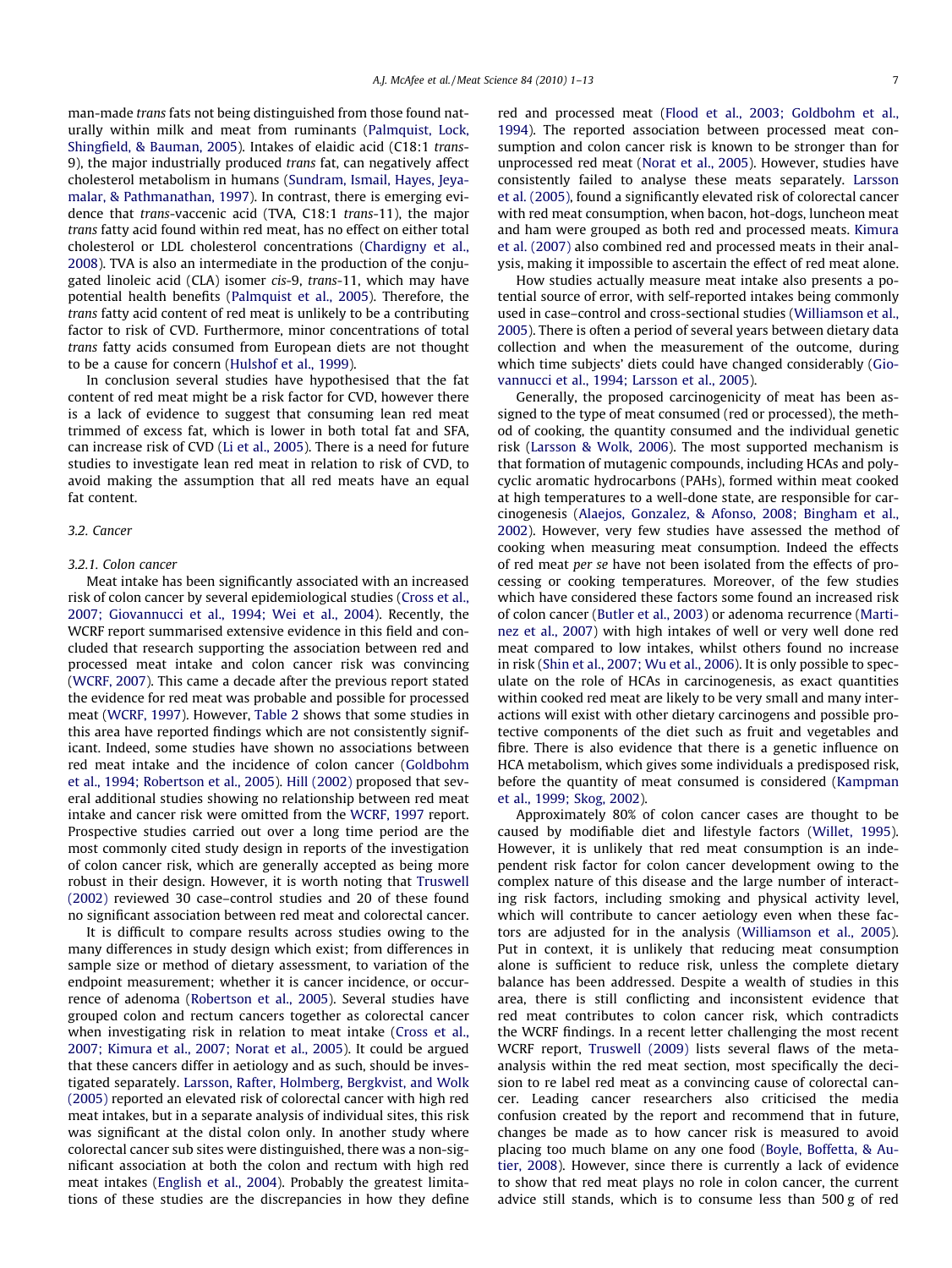meat per week, minimise intakes of processed meat and avoid cooking meat at very high temperatures [\(WCRF, 2007](#page-12-0)).

#### 3.2.2. Other cancers

In relation to other cancers, evidence associating either red or processed meat consumption with cancers of the prostate, lung, bladder, oesophagus or pancreas is limited and not thought to be convincing [\(WCRF, 2007\)](#page-12-0). Recently, the UK Women's Cohort Study found a significant association between red meat consumption and breast cancer risk in post-menopausal women, with a stronger effect for processed meat ([Taylor, Burley, Greenwood, & Cade, 2007\)](#page-12-0). However, a pooled analysis of several cohort studies measuring meat intake in relation to breast cancer risk found no significant association and revealed considerable differences between studies in their use of methods for assessing meat intake ([Missimer et al.,](#page-11-0) [2002\)](#page-11-0). Taking account of cooking methods, [Kabat et al. \(2009\)](#page-11-0) found no significant associations between red meat consumption and breast cancer risk. There is a need for further studies before conclusions can be made on the effect of red meat consumption on risk of other cancers.

## 4. Benefits to health

## 4.1. Fatty acid composition

Approximately 50% of the intra-muscular fat of beef and lamb is made up of unsaturated fatty acids; monounsaturated fatty acids (MUFA), primarily oleic acid (C18:1 c-9) and polyunsaturated fatty acids (PUFA), predominantly the essential  $n-6$  and  $n-3$  PUFA linoleic acid (LA, C18:2) and alpha-linolenic acid (ALA, C18:3), respectively. The ratio of PUFA to SFA (P:S) is approximately 0.11 in beef and 0.15 in lamb and much lower than the desired dietary ratio of 0.4, owing to the degree of biohydrogenation of unsaturated fatty acids in the rumen [\(Scollan et al., 2006\)](#page-12-0). A meta-analysis has shown that increasing the dietary ratio of P:S can lead to a reduction in plasma total cholesterol and as a result, there is much research focusing on ways to improve this ratio within meat ([Howell, McNamara, Tosca, Smith, & Gaines, 1997; Scollan et al.,](#page-11-0) [2001\)](#page-11-0). The fatty acid composition of meat will vary by animal age, sex, breed, diet and within the cut of meat [\(Wood & Enser,](#page-12-0) [1997\)](#page-12-0); variations which food composition tables do not account for. There is clearly a need for an update of fatty acid compositional data and for future epidemiological research to take account of this variation in fat content within meat tissue. [Table 3](#page-8-0) documents studies that have reported several benefits of red meat consumption, with particular emphasis on the positive effects on plasma lipoproteins in consumers. Most notably, moderate consumption of lean red meat was found to lower total cholesterol, LDL cholesterol and TG [\(Beauchesne-Rondeau et al., 2003](#page-10-0)) and to have no effect on markers of platelet aggregation ([Li et al., 1999\)](#page-11-0) or oxidative stress markers [\(Hodgson et al., 2006](#page-11-0)), in comparison to a control group.

#### 4.1.1. n-3 polyunsaturated fatty acids (n-3 PUFA)

Lean tissue of red meat contains ALA and the long chain  $n-3$ PUFA (LCn-3 PUFA) eicosapentaenoic acid (EPA, C20:5), docosapentaenoic acid (DPA, C22:5) and docosahexaenoic acid (DHA, C22:6). ALA, derived mainly from plant sources, has been associated with a reduced risk of CVD by epidemiological studies [\(Asche](#page-10-0)[rio et al., 1996; Hu et al., 1999b](#page-10-0)). Its elongation products, the LCn-3 PUFA, are widely recognised for their numerous effects on heart health; improving platelet aggregation, vasodilation and thrombotic tendency ([Mann et al., 2006; Siddiqui, Harvey, & Zalog](#page-11-0)[a, 2008](#page-11-0)). Beneficial effects to the central nervous system, retinal function and the inflammatory response have also been ascribed to LCn-3 PUFA ([Ruxton, Reed, Simpson, & Millington, 2004](#page-12-0)). Yet their synthesis from ALA is small and somewhat inefficient which requires them to be present in the diet in their elongated form ([Burdge & Calder, 2006\)](#page-10-0).

Concentrations of LCn-3 PUFA found in beef and lamb are lower than those within oily fish (0.28 mg and 0.52 mg vs. 19.9 mg/g), but may be more important than previously realised since red meat intakes are greater than those of oily fish in the UK and Ireland ([Enser, Hallett, Hewitt, Fursery, & Wood, 1996](#page-10-0); [Cosgrove](#page-10-0) [et al., 2004;](#page-10-0) SACN/COT, 2007). Red meat is the main dietary source of DPA, which accumulates in mammals but not in oily fish [\(Givens](#page-10-0) [& Gibbs, 2006\)](#page-10-0). Little research exists on the clinical significance of DPA, but it has been suggested to be inversely related to atherosclerotic risk and risk of acute coronary events in middle-aged men from Finland [\(Hino et al., 2004; Rissanen, Voutilainen,](#page-11-0) [Nyyssönen, Lakka, & Salonen, 2000\)](#page-11-0). Despite the fact that DPA is not considered in dietary recommendations for LCn-3 PUFA, it is has comparable health benefits to those of EPA and DHA in reducing CVD risk ([Howe, Buckley, & Meyer, 2007](#page-11-0)).

Studies have shown that meat consumers have greater plasma concentrations of LCn-3 PUFA than vegetarians [\(Li et al., 1999;](#page-11-0) [Mann et al., 2006; Rosell et al., 2005](#page-11-0)), but there is a lack of data to show whether consuming modest amounts of red meat can provide concentrations sufficient to produce biological effects. Concentrations of LCn-3 PUFA are recognisably higher within meat from animals fed a grass diet ([Aurousseau, Bauchart, Calichon, Mi](#page-10-0)[col, & Priolo, 2004; Enser et al., 1998; French et al., 2000; Ponn](#page-10-0)[ampalam, Mann, & Sinclair, 2006](#page-10-0)). In Australia, where animals are grass-fed for most of the year, an updated analysis of fatty acid composition showed that total meat and meat products contribute 43% of total dietary intakes of LCn-3 PUFA compared to 48% from oily fish in Australian adults, owing to meat intakes being 6 times higher than of fish ([Howe, Meyer, Record, & Baghurst, 2006; Howe](#page-11-0) [et al., 2007](#page-11-0)). [Givens and Gibbs \(2006\)](#page-10-0) estimated that in the UK, beef and sheep meat provide  $9.85 \text{ mg/d}$  and  $3.82 \text{ mg/d}$  LCn $-3$ PUFA compared with 142.1 mg/d from oily fish based on meat intakes measured in the NDNS ([Henderson & Gregory, 2002\)](#page-11-0) and fatty acid data measured by [Enser, Hallett, Hewitt, Fursery, and](#page-10-0) [Wood \(1996\).](#page-10-0) However, since existing UK food composition tables indicate negligible amounts of many fatty acids within meat, it is likely that an update in this information would provide more precise data which in turn may show that the contribution of beef and lamb to LCn-3 PUFA intakes is currently underestimated ([Chan](#page-10-0) [et al., 1996](#page-10-0)). As with Australia, total meat intakes within Ireland are known to be greater than of oily fish, so red meat could be contributing more LCn-3 PUFA than hitherto recognised ([NSIFCS,](#page-11-0) [2001\)](#page-11-0).

Studies which have discussed strategies to increase beneficial quantities of LCn-3 PUFA within meat through grass feeding or otherwise, have often referred to a lowering of the  $n-6$ : $n-3$  ratio of meat and overall diet as desirable for lowering CVD risk in adults ([Scollan et al., 2006; Wood & Enser, 1997\)](#page-12-0). However, the usefulness of this ratio has recently been questioned, with concern that it detracts from actual amounts of both  $n-3$  and  $n-6$  PUFA that are essential for human health ([Givens & Gibbs, 2008](#page-10-0)). In the UK recommendations to prevent deficiency exist for both ALA (1.1 g/d for women; 1.6  $g/d$  for men) and LCn–3 PUFA (450 mg/d EPA + D-HA) [\(Institute of Medicine., 2002; SACN/COT, 2004](#page-11-0)), with no universally agreed amount required for the prevention and treatment of CVD ([Anil, 2007; Gebauer, Psota, Harris, & Kris-Ether](#page-10-0)[ton, 2006\)](#page-10-0). One problem of the  $n-6$ : $n-3$  ratio is its assumption that ALA and LCn-3 PUFA are equal with regard to their effects on health, which is unlikely to be the case given that  $Lcn-3$  PUFA are precursors for eicosanoids [\(Gorjao et al., 2009](#page-10-0)).

No specific dietary recommendations exist for  $n-6$  PUFA, perhaps owing to their abundance in Western diets as a constituent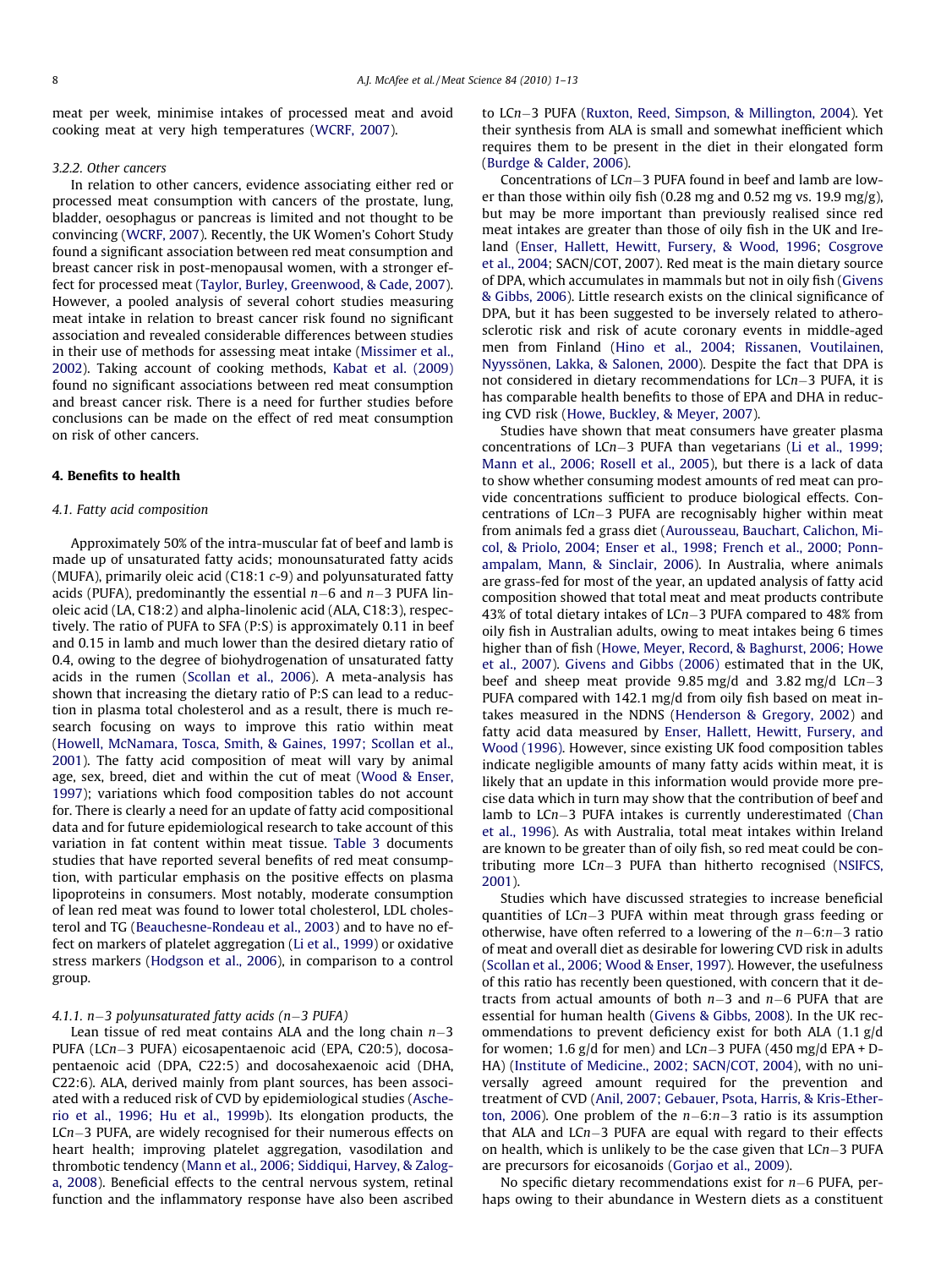#### <span id="page-8-0"></span>Table 3

Summary of cross-sectional and intervention studies showing some benefits of meat and red meat consumption.

| Author (year)                                                 | Study, country                                | Subject status<br>(n)         | Sex (age<br>range)            | Length of<br>study (wks) | Type of meat Groups |                                                                                                                      | Markers examined                                                                                                                                                          | Main outcomes<br>$(\uparrow, \downarrow, -)^a$                                                                                         | Significance<br>(vs. control/<br>between<br>groups)                   |
|---------------------------------------------------------------|-----------------------------------------------|-------------------------------|-------------------------------|--------------------------|---------------------|----------------------------------------------------------------------------------------------------------------------|---------------------------------------------------------------------------------------------------------------------------------------------------------------------------|----------------------------------------------------------------------------------------------------------------------------------------|-----------------------------------------------------------------------|
| Mann et al. (1999)                                            | Cross-sectional<br>intervention,<br>Australia | Healthy (147)                 | m (20-55) $\sim$              |                          | $\sim$              | Vegans & vegetarians vs.<br>moderate meat-eaters (<285 g/<br>d) & high meat-eaters $(>285 \text{ g/d})$ homocysteine | Dietary data, plasma & serum<br>folate, vitamin B12 &                                                                                                                     | ↑ Plasma B12<br>↓ Homocysteine<br>- Folate status                                                                                      | Sig<br>Sig<br><b>NS</b>                                               |
| Li et al. (1999)                                              | Cross-sectional<br>analysis, Australia        | Healthy (147)                 | m (20-50) $\sim$              |                          | $\sim$              | Vegans & vegetarians vs.<br>moderate meat-eaters (<285 g/<br>d) & high meat-eaters $($ >285 g/d)                     | Markers of platelet aggregation,<br>inflammatory markers                                                                                                                  | - Ex vivo platelet<br>aggregation<br>$-$ TXB <sub>2</sub>                                                                              | <b>NS</b><br><b>NS</b>                                                |
| Mann et al. (2006)                                            | Cross-sectional<br>analysis, Australia        | Healthy (47)                  | m (20-55) $\sim$              |                          | $\sim$              | Vegans & vegetarians vs.<br>moderate meat-eaters (<285 g/<br>d) & high meat-eaters $($ >285 g/d)                     | Nutrient intakes                                                                                                                                                          | ↑ LCn-3 PUFA<br>$-$ SFA                                                                                                                | Sig<br><b>NS</b>                                                      |
| Beauchesne-Rondeau et al.<br>(2003)                           | Cross over<br>intervention, France            | Healthy (18)                  | m $(50.1)^b$                  | 12                       | Lean beef           | Lean beef diet vs. poultry vs. lean Plasma lipids<br>fish diet                                                       |                                                                                                                                                                           | $\perp$ TC<br>$\perp$ LDL<br><b>J</b> VLDL<br>$\downarrow$ TG                                                                          | <b>NS</b><br><b>NS</b><br><b>NS</b><br><b>NS</b>                      |
| Cosgrove et al. (2005)                                        | Cross-sectional<br>analysis, Ireland          | Healthy (958)                 | m & f (18- $\sim$<br>64)      |                          | $\sim$              | Red meat consumers vs.<br>vegetarians                                                                                | Nutrient deficiency                                                                                                                                                       | $\perp$ Zinc<br>⊥ Riboflavin<br>⊥ Vitamin C<br>⊥ Vitamin B12<br>$\perp$ Iron<br>⊥ Folate                                               | Sig<br>Sig<br>Sig<br><b>NS</b><br><b>NS</b><br><b>NS</b>              |
| Hodgson et al. (2006)                                         | Parallel intervention,<br>Australia           | Hypertensive<br>(60)          | m & f<br>$(58.6)^b$           | 8                        |                     | Lean red meat $\sim$ 215 g/d lean meat diet vs.<br>control                                                           | Blood pressure, serum lipids                                                                                                                                              | ↓ Systolic blood<br>pressure                                                                                                           | Sig                                                                   |
| Hodgson, Wards, Burke,<br>Beilin, and Puddey (2007) Australia | Parallel intervention,                        | Hyperlipidaemic m & f<br>(60) | $(58.6)^b$                    | 8                        |                     | Lean red meat $\sim$ 215 g/d lean meat diet vs.<br>control                                                           | Markers of iron status,<br>inflammatory markers (SAA,<br>CRP, plasma fibrinogen), markers<br>of oxidative stress (GGT, plasma<br>& urinary isoprostanes), dietary<br>data | - Iron status<br>$-$ Plasma $F2$<br>isoprostanes<br>- Serum GGT<br>- Serum SAA<br>- Plasma<br>fibrinogen<br>↓ Leukocyte count<br>↓ CRP | <b>NS</b><br><b>NS</b><br><b>NS</b><br>Sig<br><b>NS</b><br>Sig<br>Sig |
| Wagemakers et al. (2009)                                      | Cross-sectional<br>analysis, UK               | Healthy $(2256)^c$            | m & f (43, $\sim$<br>$(53)^b$ |                          | Red meat            | High consumers (38-127 $g/d$ ) vs. Dietary data, blood pressure,<br>low/moderate consumers (0-<br>$15$ g/d)          | serum lipids, waist<br>circumference                                                                                                                                      | $-TC$<br>$-LDL$<br>$- HDL$                                                                                                             | <b>NS</b><br><b>NS</b><br><b>NS</b>                                   |
| Prynne et al. (2009)                                          | Cross-sectional<br>analysis, UK               | Healthy $(2256)^c$            | m & f (43, $\sim$<br>$53)^b$  |                          | Red meat            | High consumers $(38-127 g/d)$ vs. Nutrient intakes<br>low/moderate consumers (0-<br>$15$ g/d)                        |                                                                                                                                                                           | ↑ Vitamin B12<br>↑ Haem iron<br>↑ Zinc                                                                                                 | Sig<br>Sig<br>Sig                                                     |

Abbreviations: NS, non-significant; Sig, significant; TC, total cholesterol; LDL, low-density lipoprotein cholesterol; VLDL, very low-density lipoprotein; HDL, high-density lipoprotein cholesterol; TG, triglycerides; TXB2, boxane B2; SAA, serum amyloid; CRP, C-reactive protein; GGT, Gamma-glutamyl transferase; SFA, saturated fatty acids.

 $\sim$  Data not measured or reported.<br> $^{\text{a}}$   $\uparrow$  increase observed;  $\downarrow$  decrease observed;  $-$  no change observed.

**b** Mean age reported only.

<sup>c</sup> Number of subjects in 1989 only.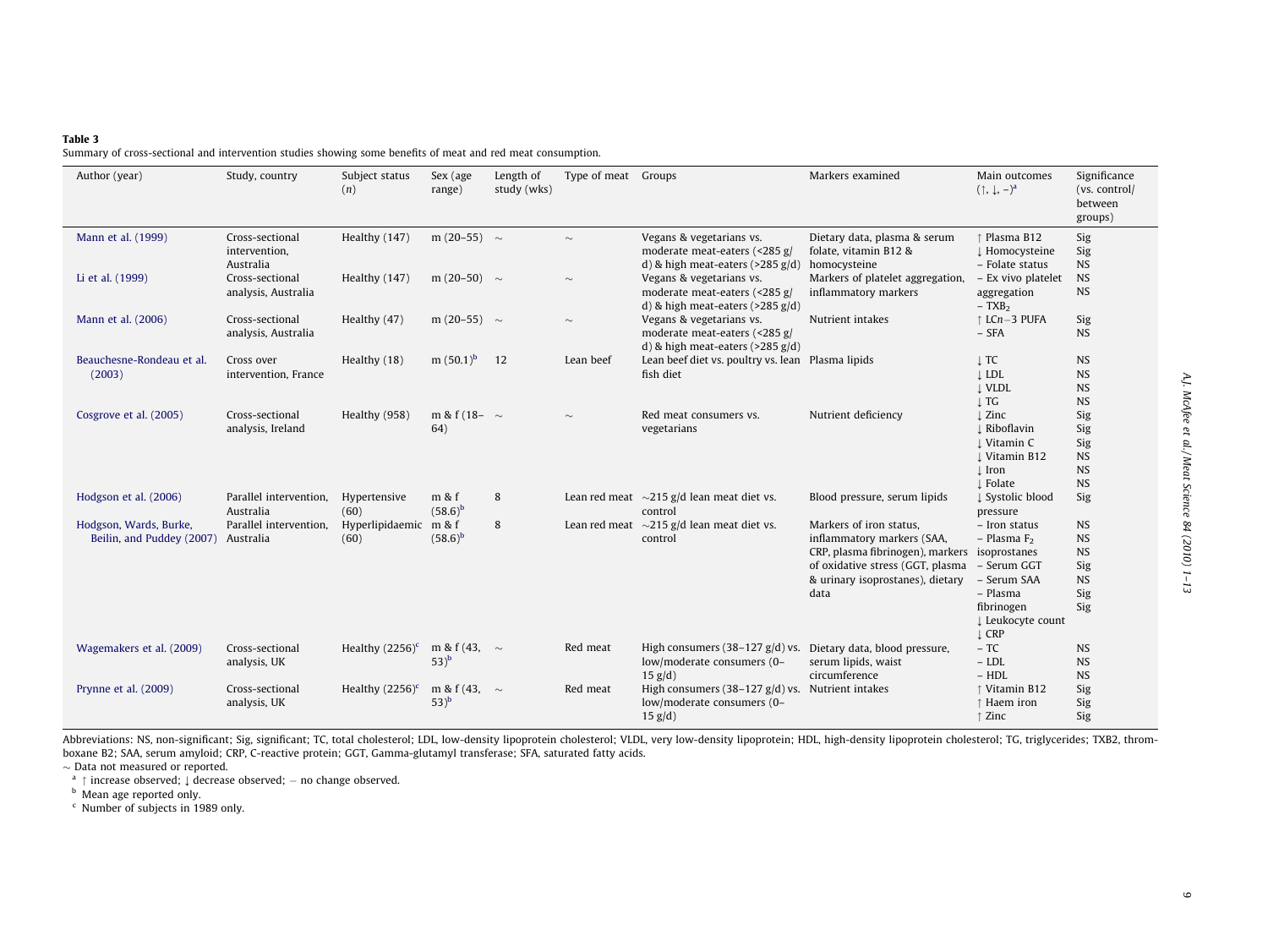of vegetable oils [\(Harbige, 2003](#page-10-0)). An additional assumption of the n-6:n-3 ratio is that lowering the amount of n-6 PUFA in the diet is always beneficial to health, yet there are reports that not all  $n\text{--}6$ PUFA are proinflammatory and their essentiality in infant development is often overlooked ([Harbige, 2003\)](#page-10-0).

In consideration of these factors and owing to a lack of evidence that lowering the n-6:n-3 ratio continuously improves physiological function, it was concluded by a UK Food Standards Agency (FSA) workshop that this ratio should not be used in future as an indice of CVD health ([Stanley et al., 2007\)](#page-12-0). Instead, [Stanley et al.](#page-12-0) [\(2007\)](#page-12-0) suggest moving focus away from the ratio to absolute amounts of n-3 and n-6 PUFA, giving individual consideration to ALA and LCn-3 PUFA. Similarly it may also be a misleading ratio to use when describing the fatty acid content of meat in relation to nutritional value.

#### 4.1.2. Conjugated linoleic acid

Conjugated linoleic acid (CLA) is a term used to describe a group of positional and geometric isomers of octadecadienoic acid, of which ruminant meat and milk are the major dietary sources ([Tur](#page-12-0)[peinen et al., 2002\)](#page-12-0). Within beef muscle concentrations of CLA have been found to range from 0.37 to 1.08  $g/100 g$  [\(French et al., 2000\)](#page-10-0). Beef and lamb consumption in Portugal contribute to 4.12% and 11% of total CLA intakes ([Martins et al., 2007](#page-11-0)). CLA is formed both through the ruminal biohydrogenation of dietary LA and also through an endogenous synthesis pathway from TVA. The isomer, cis-9, trans-11 (also known as rumenic acid), is the major and most important CLA isomer found in red meat ([Chardigny et al., 2008\)](#page-10-0). Its concentration within meat tissue is, like LCn-3 PUFA, higher when animals have been grass-fed [\(Beam, Jenkins, Moate, Kohn,](#page-10-0) [& Palmquist, 2000](#page-10-0)).

CLA is receiving increasing attention for its observed anti-carcinogenic and anti-atherogenic properties in animal studies ([Lock,](#page-11-0) [Corl, Barbano, Bauman, & Clement, 2004; Lock, Horne, Bauman, &](#page-11-0) [Salter, 2005; Hargrave-Barnes, Azain, & Miner, 2008](#page-11-0)). It has also been found to favourably modulate immune function in humans ([Tricon et al., 2005\)](#page-12-0). Although the consumption of ruminant products contributes to blood concentrations of CLA in humans [\(Burdge](#page-10-0) [et al., 2005; Martins et al., 2007\)](#page-10-0), it is largely unknown whether these physiological doses might have biological effects in humans ([Turpeinen et al., 2002](#page-12-0)).

#### 4.2. Other nutrients in red meat

Red meat consumption contributes many vitamins and minerals to the diet that are essential for health. It is a major source of protein, providing about 20 g/100 g of beef or lamb consumed (Chan et [al., 1996](#page-10-0)). In comparison to vegetarians, omnivores have greater intakes of protein [\(Davey, Spencer, & Appleby, 2003\)](#page-10-0). Consuming a high protein (from lean red meat as an example) and low carbohydrate diet whilst controlling energy intake has recently been found to facilitate weight loss and weight maintenance when compared with consuming a diet of similar energy intake that is low in protein ([Layman, Clifton, Gannon, Krauss, & Nuttall, 2008;](#page-11-0) [Paddon-Jones, Westman, Mattes, Wolfe, & Astrup, 2008\)](#page-11-0). This effect is owing to the satiety inducing effect of protein and its positive effects on lean muscle mass in humans. In the past meat consumption has been associated with higher BMI ([Rosell, Apple](#page-11-0)[by, Spencer, & Key, 2006; Spencer, Appleby, Davey, & Key, 2003\)](#page-11-0), but the result of these studies suggest that consuming lean red meat as part of an energy controlled diet may not result in increased body weight, when controlling for other dietary factors. Modest increases in protein intakes from red meat have also been shown to lower blood pressure without increasing blood lipids ([Hodgson et al., 2006\)](#page-11-0).

Iron-deficiency anaemia (IDA) is a major nutritional deficiency, affecting populations of both high and low socioeconomic status worldwide, being particularly prevalent among children and young women [\(Gibson & Ashwell, 2002](#page-10-0)). Iron is vital for many cellular processes in the body and, as a component of haemoglobin, is essential to maintaining adequate transport of oxygen in the blood. Therefore, even mild suboptimal status before the onset of anaemia can impact negatively on health ([Gibson & Ashwell, 2002\)](#page-10-0). Haem iron found in meat is more bioavailable than non-haem iron found in plant sources and, for this reason, meat consumers maintain better iron status than vegetarians and vegans ([Cosgrove,](#page-10-0) [Flynn, & Kiely, 2005; Gibson & Ashwell, 2002](#page-10-0)). Red meat in particular is recognised as a significant source of haem iron compared to poultry and fish [\(Johnston, Prynne, Stephen, & Wadsworth, 2007\)](#page-11-0). Intakes of red meat classified as low ( $\leq 41$  g/d) were found to supply 13.1 mg and 15.8 mg/d iron among Irish men and women, respectively [\(Cosgrove et al., 2005\)](#page-10-0). These figures show that even low consumption of red meat positions Irish men and women favourably above the UK recommended nutrient intake (RNI) for iron of 8.7 mg and 14.8 mg/d for males and females. However, [Gib](#page-10-0)[son and Ashwell \(2002\)](#page-10-0) report that consuming less than 90 g/d red meat may put men and women at three times higher risk of having low iron status ([Gibson & Ashwell, 2002](#page-10-0)). In which case, cutting out or lowering meat intakes to the current advised limit of 71 g/ d red meat, could seriously impact on iron status.

Moderate red meat consumption by Irish men and women has been estimated to contribute to 5.3  $\mu$ g and 6.5  $\mu$ g/d of vitamin B12, respectively [\(Cosgrove et al., 2005\)](#page-10-0). Red meat is indeed the major dietary source of B12 in the diet, providing over two thirds of the daily requirement in one 100 g serving [\(Cosgrove et al.,](#page-10-0) [2005\)](#page-10-0). Since B12 is required by active enzymes within the methylation cycle, low intakes of B12 as well as folate and vitamin B6 have been associated with elevated homocysteine, which is a risk factor for CVD and stroke ([Scott, 1999; Wagemakers, Prynne, Ste](#page-12-0)[phen, & Wadsworth, 2009\)](#page-12-0). [Mann et al. \(1999\)](#page-11-0) have confirmed in a cross-sectional study that consumers with high intakes of total meat compared to vegetarians have lower homocysteine levels. It has also been shown that regular consumption of moderate amounts of red meat (40–72 g/d) can help to lower the risk of inadequate B12 intakes compared to low consumers [\(Cosgrove et al.,](#page-10-0) [2005; Prynne et al., 2009](#page-10-0)).

In relation to contribution of zinc, beef and lamb contain 4.1 mg and 3.3 mg/100 g tissue [\(Chan et al., 1996\)](#page-10-0) and, as a result, have been classified as rich sources ([British Nutrition Foundation,](#page-10-0) [2002\)](#page-10-0). Low consumption of red meat ( $\leq 41$  g/d) is estimated to contribute 10.2 mg and 10.6 mg/d of zinc to Irish men and women respectively ([Cosgrove et al., 2005](#page-10-0)). Considering that the RNI for zinc is set at 9.5 mg and 7.0 mg for males and females, intakes of red meat at such levels are capable of providing adequate zinc for optimum health.

It is clear that red meat is a nutrient rich food, supplying valuable amounts of protein, haem iron, zinc, B vitamins, selenium and retinol, with increased bioavailability than found in other dietary sources ([Cosgrove et al., 2005; Davey et al., 2003](#page-10-0)).

#### 5. Conclusions

In the present review, studies investigating associations between red meat consumption and outcomes of health and disease were reviewed. Within studies which implicate red meat in the development of CVD and colon cancer, a number of methodological limitations were found; they do not assess the degree of fat-trimming or method of cooking used and their method of assessing meat intake is potentially prone to error or bias. Most notably, not all studies were consistent in how they measured meat con-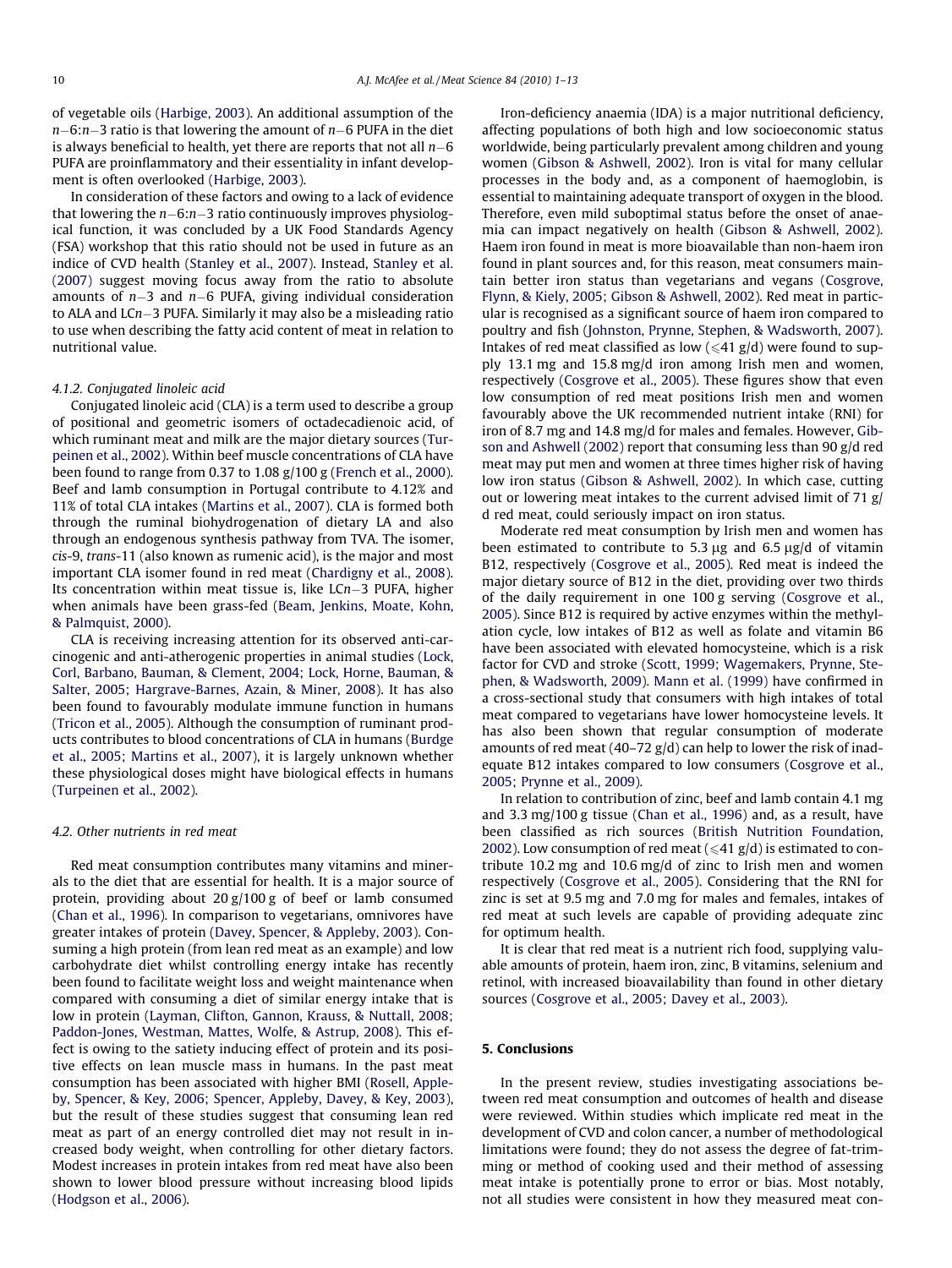<span id="page-10-0"></span>sumption, with many including processed meat as red meat in their analysis and fewer studies examining lean red meat per se. Questions have recently been raised over the scientific basis for red meat being labelled a convincing cause of colon cancer in the recent WCRF report, as well as the basis for the daily recommended intake being lowered to 71 g/d. Nevertheless, it is likely that maintaining intakes at or below the current advised level, whilst reducing intakes of processed meat and meat cooked at very high temperatures will ensure a balance is reached where the potential risk of colon cancer is reduced and the beneficial effects of consuming red meat are achieved.

This review of the risks and benefits associated with red meat consumption has shown that consuming moderate amounts of lean red meat, as part of a balanced diet, valuably contributes to intakes of essential nutrients and possibly to intakes of LCn-3 PUFA and CLA, but its contribution to risk of either CVD or colon cancer warrants further research through larger controlled prospective studies before it can be definitively implicated as having a causative role in these diseases.

## Acknowledgements

The present review was supported by funding from the Department of Employment and Learning Co-operative Awards in Science and Technology (DELCAST), AgriSearch and the Livestock and Meat Commission for Northern Ireland (LMCNI).

#### References

- Alaejos, M. S., Gonzalez, V., & Afonso, A. M. (2008). Exposure to heterocyclic aromatic amines from the consumption of cooked red meat and its effect on human cancer risk: A review. Food Additives and Contaminants, 25(1), 2–24.
- Anil, E. (2007). The impact of EPA and DHA on blood lipids and lipoprotein metabolism: Influence of apoE genotype. Proceedings of the Nutrition Society, 66(1), 60–68.
- Ascherio, A., Rimmn, E. B., Giovannucci, E. L., Spiegelman, D., Stampfer, M., & Willett, W. C. (1996). Dietary fat and risk of coronary heart disease in men: Cohort follow up study in the United States. British Medical Journal, 313, 84–90.
- Aurousseau, B., Bauchart, D., Calichon, E., Micol, D., & Priolo, A. (2004). Effect of grass or concentrate feeding systems and rate of growth on triglyceride and phospholipid and their fatty acids in the M. longissimus thoracis of lambs. Meat Science, 66(3), 531–541.
- Azadbakht, L., & Esmaillzadeh, A. (2008). Red meat intake is associated with metabolic syndrome and plasma C-reactive protein concentrations in women. Journal of Nutrition, 139, 335–339.
- Baghurst, K. (1999). Red meat consumption in Australia: Intakes, contributions to nutrient intake and associated dietary patterns. European Journal of Cancer Prevention, 8, 185–191.
- Beam, T. M., Jenkins, T. C., Moate, P. J., Kohn, R. A., & Palmquist, D. L. (2000). Effect of amount and source of fat on the rates of lipolysis and biohydrogenation of fatty acids in ruminal contents. Journal of Dairy Science, 83, 2564–2573.
- Beauchesne-Rondeau, E., Gascon, A., Bergeron, J., & Jacques, H. (2003). Plasma lipids and lipoproteins in hypercholesterolaemic men fed a lipid-lowering diet containing lean beef, lean fish, or poultry. American Journal of Clinical Nutrition, 77(3), 587–593.
- Bingham, S. A., Hughes, R., & Cross, A. J. (2002). Effect of white versus red meat on endogenous N-nitrosation in the human colon and further evidence of a dose response. Journal of Nutrition, 132(11), 3522S–3525S.
- Boyle, P., Boffetta, P., & Autier, P. (2008). Diet, nutrition and cancer: Public, media and scientific confusion. Annals of Oncology, 19, 1665–1667.
- British Nutrition Foundation (2002). Nutrition labeling and health claims. London: British Nutrition Foundation.
- Burdge, G. C., & Calder, P. C. (2006). Dietary alpha-linolenic acid and health-related outcomes: A metabolic perspective. Nutrition Research Reviews, 19, 26–52.
- Burdge, G. C., Tricon, S., Morgan, R., Kleim, K. E., Childs, C., Jones, E., et al. (2005). Incorporation of cis-9, trans-11 conjugated linoleic acid and vaccenic acid (trans-11 18:1) into plasma and leukocyte lipids in healthy men consuming dairy products naturally enriched in these fatty acids. British Journal of Nutrition, 94, 237–243.
- Butler, L. M., Sinha, R., Millika, R. C., Martin, C. F., Newman, B., & Gammon, M. D. (2003). Heterocyclic amines, meat intake, and association with colon cancer in a population-based study. American Journal of Epidemiology, 167(5), 434–445.
- Chan, W., Brown, J., Church, S. M., & Buss, D. (1996). Meat products and dishes. Sixth supplement to the fifth edition of McCance & Widdowson's the composition of foods. London: The Royal Society of Chemistry and Ministry of Agriculture, Fisheries and Food.
- Chao, A., Thun, M. J., Connell, C. J., McCullogh, M. L., Jacobs, E., Flanders, W. D., et al. (2005). Meat consumption and risk of colorectal cancer. JAMA, 293(2), 172–182.
- Chardigny, J. M., Destaillats, F., Malpuech-Brugere, C., Moulin, J., Bauman, D. E., Lock, A. L., et al. (2008). Do trans fatty acids from industrially produced sources and from natural sources have the same effect on cardiovascular risk factors in healthy subjects? Results of the trans fatty acids collaboration (TRANSFACT) study. American Journal of Clinical Nutrition, 87(3), 558–566.
- Chiu, B. C., Ji, B. T., Dai, Q., Gridley, G., McLaughlin, J. K., et al. (2003). Dietary factors and risk of colon cancer in Shanghai, China. Cancer Epidemiology, Biomarkers and Prevention, 12(3), 201–208.
- Cosgrove, M., Flynn, A., & Kiely, M. (2004). Impact of disaggregation of composite foods on estimates of intakes of meat and meat products in Irish adults. Public Health Nutrition, 8(3), 327–337.
- Cosgrove, M., Flynn, A., & Kiely, M. (2005). Consumption of red meat, white meat and processed meat in Irish adults in relation to dietary quality. British Journal of Nutrition, 93, 933–942.
- Cross, A. J., Leitzmann, M. F., Gail, M. H., Hollenbeck, A. R., Schatzkin, A., & Sinha, R. (2007). A prospective study of red and processed meat intake in relation to cancer risk. PLos Medicine, 4(12), 1973.
- Davey, G. K., Spencer, E. A., & Appleby, P. N. (2003). EPIC-Oxford: Lifestyle characteristics and nutrient intakes in a cohort of 33,883 meat-eaters and 31,546 non-meat-eaters in the UK. Public Health Nutrition, 6(3), 259–269.
- Department for Environment Food and Rural Affairs. (2005). Family Food 2002/03. Annual report on food expenditure, consumption and nutrient intakes. London: The Stationery Office. Available at <[http://statistics.defra.gov.uk/esg/publications/](http://statistics.defra.gov.uk/esg/publications/efs/2003/default.asp) [efs/2003/default.asp>](http://statistics.defra.gov.uk/esg/publications/efs/2003/default.asp).
- Delgado, C. L. (2003). Rising consumption of meat and milk in developing countries has created a new food revolution. Journal of Nutrition, 133(11), 3907S–3910S.
- Department of Health (1991). Dietary Reference Values for food, energy and nutrients for the United Kingdom. Report of the panel on dietary reference values of the Committee on Medical Aspects of food policy. Report on Health and Social Subjects (41 ed.). London: The Stationery Office.
- English, D. R., MacInnis, R. J., Hodge, A. M., Hopper, J. L., Haydon, A. M., & Giles, G. G. (2004). Red meat, chicken and fish consumption and risk of colorectal cancer. Cancer Epidemiology, Biomarkers and Prevention, 13(9), 1509–1514.
- Enser, M., Hallett, K. G., Hewett, B., Fursey, A. J., Wood, J. D., & Harrington, G. (1998). Fatty acid content and composition of UK beef and lamb muscle in relation to production system and implications for human nutrition. Meat Science, 49(3), 329–341.
- Enser, M., Hallett, K., Hewitt, B., Fursery, G. A. J., & Wood, J. D. (1996). Fatty acid content and composition of English beef, lamb and pork at retail. Meat Science, 42(2), 443–456.
- Flood, A., Veile, E. M., Sinha, R., Chaterjee, N., Lacey, J. V., Jr, & Schairer, C. (2003). Meat, fat and their subtypes as risk factors for colorectal cancer in a prospective cohort of women. American Journal of Epidemiology, 158, 59–68.
- Fraser, G. (1999). Associations between diet and cancer, ischemic heart disease, and all-cause mortality in non-Hispanic white California Seventh-Day Adventists. American Journal of Clinical Nutrition, 70, 532S–538S.
- French, P., Stanton, C., Lawless, F., O'Riordan, E. G., Monahan, F. J., Caffrey, P. J., et al. (2000). Fatty acid composition, including conjugated linoleic acid, of intramuscular fat from steers offered grazed grass, grass silage, or concentrate-based diets. Journal of Animal Science, 78, 2849–2855.
- Gebauer, S. K., Psota, T. L., Harris, W. S., & Kris-Etherton, P. M. (2006). n-3 fatty acid dietary recommendations and food sources to achieve essentiality and cardiovascular benefits. American Journal of Clinical Nutrition, 83, 1526S–1535S.
- Gibson, S., & Ashwell, M. (2002). The association between red and processed meat consumption and iron intakes and status among British adults. Public Health Nutrition, 6(4), 341–350.
- Gidding, S. S., Dennison, B. A., Birch, L. L., Daniels, S. R., Gillman, M. W., Lichtenstein, A. H., et al. (2005). Dietary recommendations for children and adolescents: A guide for practitioners: Consensus statement from the American Heart Association. Circulation, 112(13), 2061–2075.
- Giovannucci, E., Rimm, E. B., Stampfer, M. J., Colditz, G. A., Ascherio, A., & Willet, W. C. (1994). Intake of fat, meat and fiber in relation to risk of colon cancer in men. Cancer Research, 54(9), 2390–2397.
- Givens, D. I., & Gibbs, R. A. (2006). Very long chain n-3 polyunsaturated fatty acids in the food chain in the UK and the potential of animal-derived foods to increase intake. British Nutrition Foundation, Nutrition Bulletin, 31, 104–110.
- Givens, D. I., & Gibbs, R. A. (2008). Current intakes of EPA and DHA in European populations and the potential of animal-derived foods to increase them. Proceedings of the Nutrition Society, 67, 273–280.
- Goldbohm, R. A., van der Brandt, P. A., van't Veer, P., Brants, H. A. M., Dorant, E., Sturmans, F., et al. (1994). A prospective cohort study on the relation between meat consumption and the risk of colon cancer. Cancer Research, 54, 718–723.
- Gorjao, R., Azevedo-Martins, A. K., Rodrigues, H. G., Abdulkader, F., Arciso-Miranda, M., Procopio, J., et al. (2009). Comparative effects of DHA and EPA on cell function. Pharmacology and Therapeutics, 122(1), 56–64.
- Harbige, L. S. (2003). Fatty acids, the immune response, and autoimmunity: A question of  $n-6$  essentiality and the balance between  $n-6$  and  $n-3$ . Lipids, 38(4), 323–341.
- Hargrave-Barnes, K. M., Azain, M. J., & Milner, J. L. (2008). Conjugated linoleic acidinduced fat loss dependence on delta 6-desaturase or cycolooxygenase. Obesity, 16(10), 2245–2252.
- Heidemann, C., Schulze, M. B., Franco, O. H., van Dam, R. M., Mantzoros, C. S., & Hu, F. B. (2008). Dietary patterns and risk of mortality from cardiovascular disease,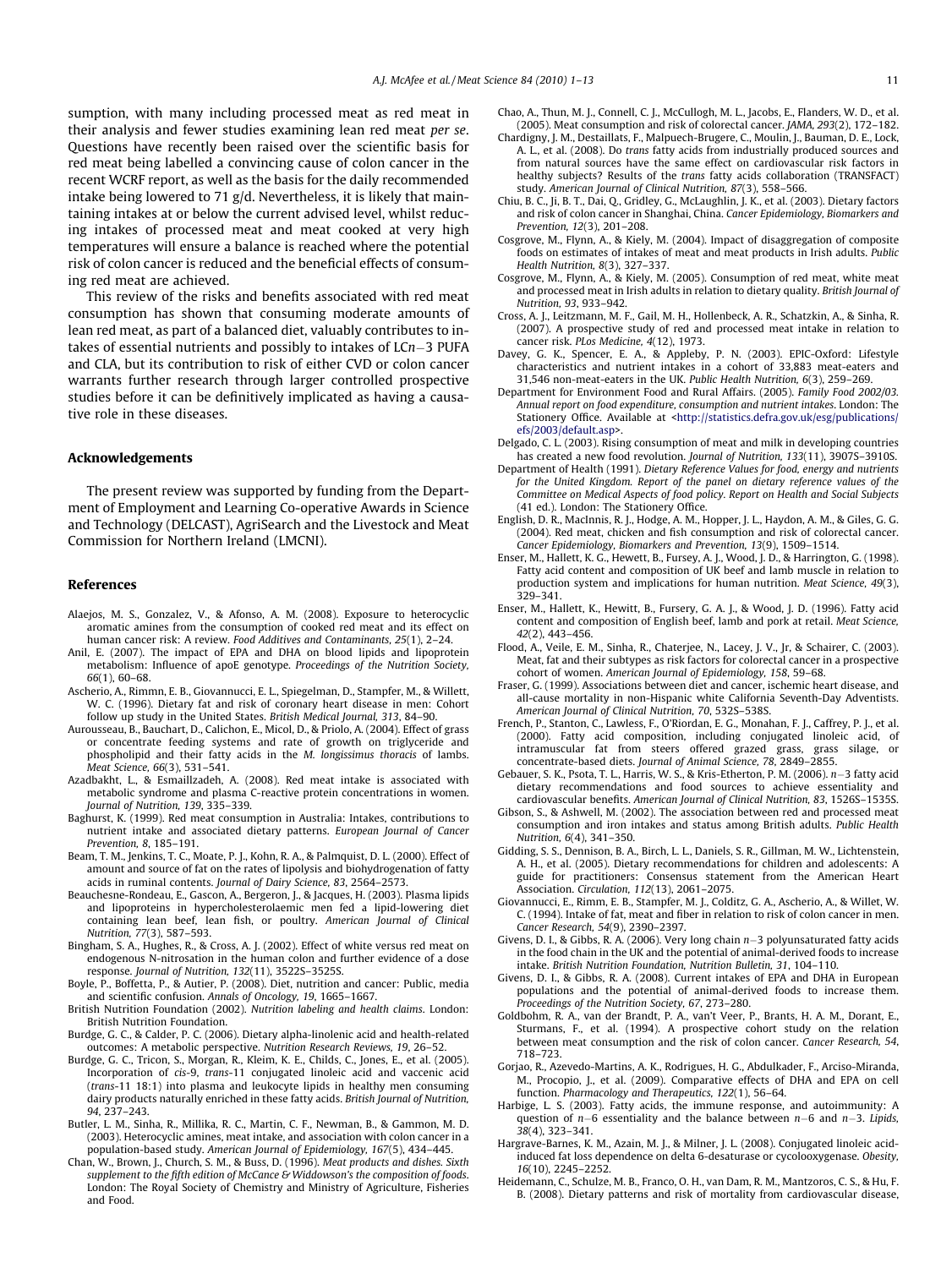<span id="page-11-0"></span>cancer and all causes in a prospective cohort of women. Circulation, 118, 230–237.

- Helsing, E. (1995). Traditional diets and disease patterns of the Mediterranean, circa 1960. American Journal of Clinical Nutrition, 61(6), 1329S–1337S.
- Henderson, L., & Gregory, J. (2002). The National Diet and Nutrition Survey: Adults aged 19–64 years. Volume 1: Types and quantities of foods consumed. London: The Stationery Office.
- Higgs, J. (2000). The changing nature of red meat: 20 years of improving nutritional quality. Trends in Food Science and Technology, 11, 85–95.
- Hill, M. (2002). Meat, cancer and dietary advice to the public. European Journal of Clinical Nutrition, 56(1), S36–S41.
- Hino, A., Adachi, H., Toyomasu, K., Yoshida, N., Enomoto, N., Hiratsuka, A., et al. (2004). Very long-chain n-3 fatty acid intake and carotid athersclerosis. An epidemiological study evaluated by ultrasonography. Atherosclerosis, 176, 145–149.
- Hodgson, J., Burke, V., Beilin, L. J., & Puddey, I. B. (2006). Partial substitution of carbohydrate intake with protein intake from lean red meat lowers blood pressure in hypertensive persons. American Journal of Clinical Nutrition, 83, 780–787.
- Hodgson, J., Wards, N. C., Burke, V., Beilin, L. J., & Puddey, I. B. (2007). Increased lean red meat intake does not elevate markers of oxidative stress and inflammation in humans. Journal of Nutrition, 137, 363–367.
- Howe, P., Buckley, J., & Meyer, B. (2007). Long-chain omega-3 fatty acids in red meat. Nutrition and Dietetics, 64(4), S135–S139.
- Howe, P., Meyer, B., Record, S., & Baghurst, K. (2006). Dietary intake of long-chain omega-3 polyunsaturated fatty acids: Contribution of meat sources. Nutrition,  $22(1)$ , 47–53.
- Howell, W. H., McNamara, D. J., Tosca, M. A., Smith, B. T., & Gaines, J. A. (1997). Plasma lipid and lipoprotein responses to dietary fat and cholesterol: A metaanalysis. American Journal of Clinical Nutrition, 65(6), 1747–1764.
- Hu, F. B., Stampfer, M. J., Manson, J. E., Ascherio, A., Colditz, G. A., Speizer, F. E., et al. (1999a). Dietary saturated fats and their food sources in relation to the risk of coronary heart disease in women. American Journal of Clinical Nutrition, 70, 1001–1008.
- Hu, F. B., Stampfer, M. J., Manson, J. E., Ascherio, A., Colditz, G. A., Speizer, F. E., et al. (1999b). Dietary intake of alpha-linolenic acid and risk of fatal ischemic heart disease among women. American Journal of Clinical Nutrition, 69, 890–897.
- Hulshof, K. F. A. M., van Erp-Baart, M. A., Anttolainen, M., Becker, W., Church, S. M., Couet, C., et al. (1999). Intake of fatty acids in Western Europe with emphasis on trans fatty acids: The TRANSFAIR study. European Journal of Clinical Nutrition, 53(2), 143–157.
- Institute of Medicine. (2002). Dietary fats: Total fat and fatty acids. In Dietary reference intakes for energy, carbohydrate, fiber, fat, fatty acids, cholesterol, protein, and amino acids (pp. 422–541). National Academies Press.
- Iqbal, R., Anand, S., Ounpuu, S., Islam, S., Zhang, X., Rangarajan, S., et al. (2008). Dietary patterns and the risk of acute myocardial infarction in 52 countries: Results of the INTERHEART study. Circulation, 118(19), 1929–1937.
- Johnston, J., Prynne, C. J., Stephen, A. M., & Wadsworth, M. E. J. (2007). Haem and non-haem iron intake through 17 years of adult life of a British Birth Cohort. British Journal of Nutrition, 98, 1021–1028.
- Kabat, G. C., Cross, A., Park, Y., Schatzkin, A., Hollenbeck, A. R., Rohan, T. E., et al. (2009). Meat intake and meat preparation in relation to risk of postmenopausal breast cancer in the NIH-AARP diet and health study. International Journal of Cancer, 124, 2430–2435.
- Kampman, E., Slattery, M. L., Bigler, J., Leppert, M., Samowitz, W., Caan, B. J., et al. (1999). Meat consumption, genetic susceptibility and colon cancer risk: A United States Multicenter case–control study. Cancer Epidemiology, Biomarkers and Prevention, 8, 15–24.
- Kelemen, L. E., Kushi, L. H., Jacobs, D. R., Jr, & Cerhan, J. R. (2005). Associations of dietary protein with disease and mortality in a prospective study of postmenopausal women. American Journal of Epidemiology, 161, 239–249.
- Kelly, F. D., Sinclair, S. J., Mann, N. J., Turner, A. H., Raffin, F. L., Blandford, M. V., et al. (2002). Short-term diets enriched in stearic or palmitic acids do not alter plasma lipids, platelet aggregation or platelet activation status. European Journal of Clinical Nutrition, 56(6), 490–499.
- Key, T. J., Fraser, G. E., Thorogood, M., Appleby, P. N., Beral, V., Reeves, G., et al. (1998). Mortality in vegetarians and non-vegetarians: A collaborative analysis of 8300 deaths among 76,000 men and women in five prospective studies. Public Health Nutrition, 1, 33–41.
- Kimura, Y., Kono, S., Toyomura, K., Nagano, J., Mizoue, T., Moore, M. A., et al. (2007). Meat, fish and fat intake in relation to subsite-specific risk of colorectal cancer: The Fukoka Colorectal Cancer Study. Cancer Science, 98, 590–597.
- Kontogianni, M. D., Panagiotakos, D. B., Pitsavos, C., Chrysohoou, C., & Stefanadis, C. (2008). Relationship between meat intake and the development of acute coronary syndromes: The CARDIO2000 case–control study. European Journal of Clinical Nutrition, 62, 171–177.
- Larsson, S. C., Rafter, J., Holmberg, L., Bergkvist, L., & Wolk, A. (2005). Red meat consumption and risk of cancers of the proximal colon, distal colon and rectum: The Swedish Mammography Cohort. International Journal of Cancer, 113, 829–834.
- Larsson, S. C., & Wolk, A. (2006). Meat consumption and risk of colorectal cancer: A meta-analysis of prospective studies. International Journal of Cancer, 119, 2657–2664.
- Layman, D. K., Clifton, P., Gannon, M. C., Krauss, R. M., & Nuttall, F. Q. (2008). Protein in optimal health: Heart disease and type 2 diabetes. American Journal of Clinical Nutrition, 87, 1571S–1575S.
- Li, D., Sinclair, A. J., Mann, N., Turner, A., Ball, M., Kelly, F., et al. (1999). The association of diet and thrombotic risk factors in healthy male vegetarians and meat-eaters. European Journal of Clinical Nutrition, 53, 612–619.
- Li, D., Siriamornpun, S., Wahlqvist, M. L., Mann, N. J., & Sinclair, A. J. (2005). Lean meat and heart health. Asia Pacific Journal of Clinical Nutrition, 14(2), 113–119.
- Linseisen, J., Kesse, E., Slimani, N., Bueno-de Mesquito, H. B., Ocke, M. C., Skeie, G., et al. (2002). Meat consumption in the European Prospective Investigation into Cancer and Nutrition (EPIC) cohorts: Results from 24-hour dietary recalls. Public Health Nutrition, 5(6B), 1243–1258.
- Lock, A. L., Corl, B. A., Barbano, D. M., Bauman, D. E., & Clement, I. P. (2004). The anticarcinogenic effect of trans-11 18:1 is dependent on its conversion to cis-9, trans-1 CLA by delta-9-desaturase in rats. Journal of Nutrition, 134, 2698–2704.
- Lock, A. L., Horne, C. A. M., Bauman, D. E., & Salter, A. M. (2005). Butter naturally enriched in conjugated linoleic acid and vaccenic acid alters tissue fatty acids and improves the plasma lipoprotein profile in cholesterol-fed hamsters. Journal of Nutrition, 135, 1934–1939.
- Mann, N. (2000). Dietary lean red meat and human evolution. European Journal of Clinical Nutrition, 39, 71–79.
- Mann, N. J., Li, D., Dudman, N. P. B., Guo, X. W., Elsworth, G. R., Wilson, A. K., et al. (1999). The effect of diet on plasma homocysteine concentrations in healthy male subjects. European Journal of Clinical Nutrition, 53, 895–899.
- Mann, N., Pirotta, Y., O'Connell, S., Li, D., Kelly, F., & Sinclair, A. (2006). Fatty acid composition of habitual omnivore and vegetarian diets. Lipids, 41(7), 637.
- Martinez, M. E., Jacobs, E. T., Ashbeck, E. L., Sinha, R., Lance, P., Alberts, D. S., et al. (2007). Meat intake, preparation methods, mutagens and colorectal adenoma recurrence. Carcinogenesis, 28(9), 2019–2027.
- Martins, S. V., Lopes, P. A., Alfaia, C. M., Riberio, V. S., Guerreiro, T. V., Fontes, C. M. G. A., et al. (2007). Contents of conjugated linoleic acid isomers in ruminantderived foods and estimation of their contribution to daily intake in Portugal. British Journal of Nutrition, 98, 1206–1213.
- Mensink, R. P., Zock, P. L., Kester, A. D., & Katan, M. B. (2003). Effects of dietary fatty acids and carbohydrates on the ratio of serum total to HDL cholesterol and on serum lipids and apolipoproteins: A meta-analysis of 60 controlled trials. American Journal of Clinical Nutrition, 77(5), 1146–1155.
- Missimer, S. A., Smith-Warner, S. A., Spiegelman, D., et al. (2002). Meat and dairy food consumption and breast cancer: A pooled analysis of cohort studies. International Journal of Epidemiology, 31, 78–85.
- Norat, T., Bingham, S., Ferrari, P., Slimani, N., Jenab, M., Mazuir, M., et al. (2005). Meat, fish, and colorectal cancer risk: The European Prospective Investigation into cancer and nutrition. Journal of the National Cancer Institute, 97(12), 906–916.
- Irish Universities Nutrition Alliance (available at [www.iuna.net](http://www.iuna.net)). (2001). North South Ireland Food Consumption Survey: Food and nutrient intakes, anthropometry, attitudinal data and physical activity patterns. Dublin: Food Safety Promotion Board.
- O'Dea, K., Traianedes, K., Chisholm, K., Leyden, D., & Sinclair, A. J. (1990). Cholesterol-lowering effect of a low-fat diet containing lean beef is reversed by the addition of beef fat. American Journal of Clinical Nutrition, 52, 491–494.
- Paddon-Jones, D., Westman, E., Mattes, R. D., Wolfe, R. R., & Astrup, A. (2008). Protein, weight management, and satiety. American Journal of Clinical Nutrition, 87, 1558S–1561S.
- Palmquist, D. L., Lock, A. L., Shingfield, K. J., & Bauman, D. E. (2005). Biosynthesis of conjugated linoleic acid in ruminants and humans. Advances in Food and Nutrition Research, 50, 179–217.
- Panagiotakos, D., Pitsavos, C., Chrysohoou, C., Palliou, K., Lentzas, I., Skoumas, I., et al. (2008). Dietary patterns and 5-year incidence of cardiovascular disease: A multivariate analysis of the ATTICA study. Nutrition, Metabolism and Cardiovascular Diseases, 19(4), 253–263.
- Ponnampalam, E. N., Mann, N. J., & Sinclair, A. J. (2006). Effect of feeding systems on omega-3 fatty acids, conjugated linoleic acid and trans fatty acids in Australian beef cuts: Potential impact on human health. Asia Pacific Journal of Clinical Nutrition, 15(1), 21–29.
- Prynne, C. J., Wagemakers, J. J. M. F., Stephen, A. M., & Wadsworth, M. E. J. (2009). Meat consumption after disaggregation of meat dishes in a cohort of British adults in 1989 and 1999 in relation to dietary quality. European Journal of Clinical Nutrition, 63(5), 660–666.
- Riboli, E., Hunt, K. J., Slimani, N., Ferrari, P., Norat, T., Fahey, M., et al. (2002). European prospective investigation into cancer and nutrition. Public Health Nutrition, 5(6B), 1113–1124.
- Rissanen, T., Voutilainen, S., Nyyssönen, K., Lakka, T. A., & Salonen, J. T. (2000). Fishoil derived fatty acids, docosahexaenoic acid and docosapentaenoic acid, and the risk of acute coronary events: The Kuopio Ischaemic Heart Disease Risk Factor Study. Circulation, 102, 2677–2679.
- Robertson, D. J., Sandler, R. S., Haile, R., Tostesan, T. D., Greenberg, E. R., Grou, M., et al. (2005). Fat, fiber, meat and the risk of colorectal adenomas. The American Journal of Gastroenterology, 100(12), 2789–2795.
- Robinson, F. (2002). The nutritional contribution of meat to the British diet: Recent trends and analyses. British Nutrition Foundation, Nutrition Bulletin, 26, 283–293.
- Rosegrant, M. W., Leach, N., & Gerpacio, R. V. (1999). Alternative futures for world cereal and meat consumption. Proceedings of the Nutrition Society, 58(2), 219–234.
- Rosell, M., Appleby, P., Spencer, E., & Key, T. (2006). Weight gain over 5 years in 21,966 meat-eating, fish-eating, vegetarian, and vegan men and women in EPIC-Oxford. International Journal of Obesity, 30(9), 1389–1396.